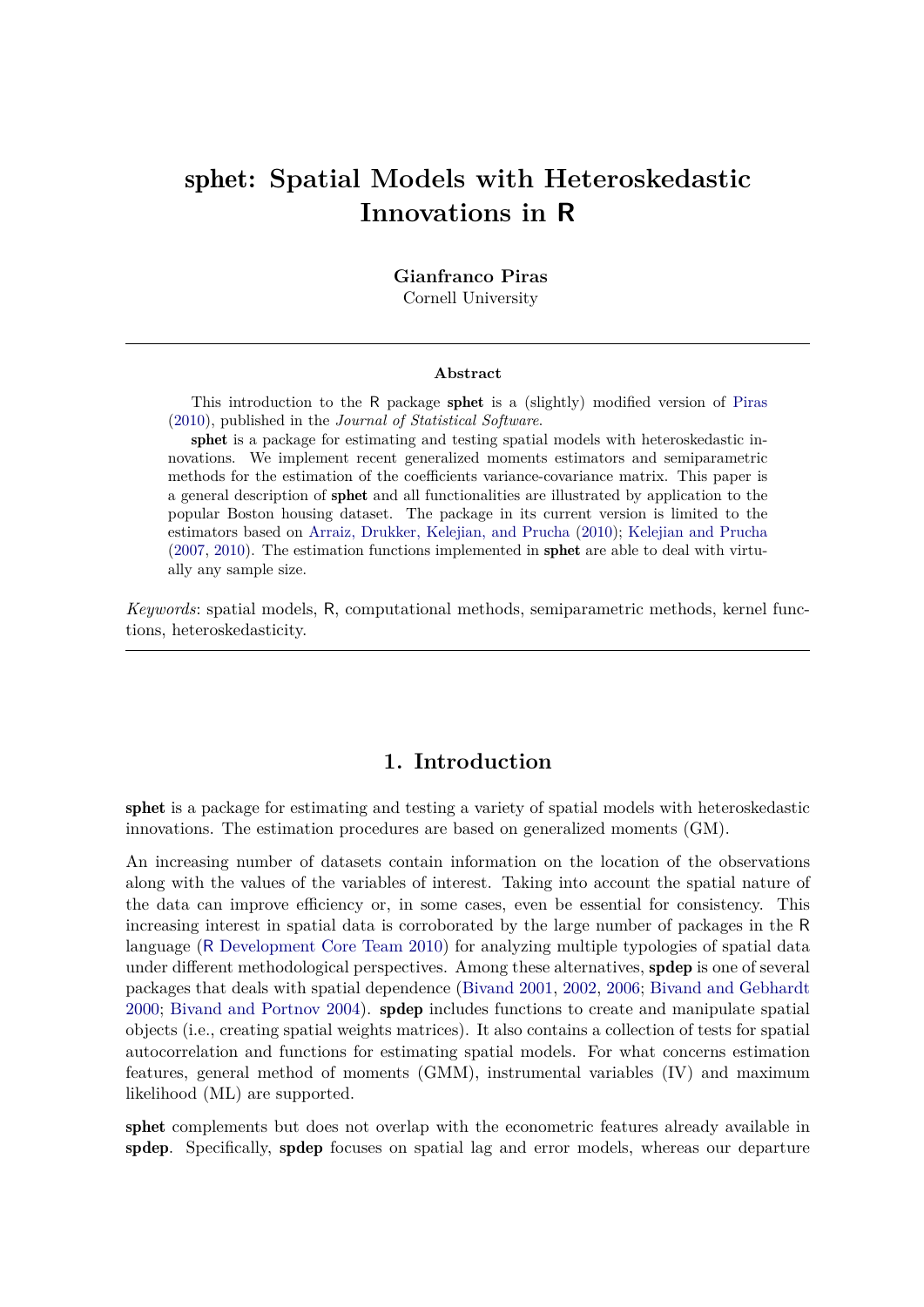point is the following model:

<span id="page-1-0"></span>
$$
y = X\beta + \lambda Wy + u
$$
  
\n
$$
u = \rho Wu + \varepsilon
$$
\n(1)

[Kelejian and Prucha](#page-18-0) [\(2007\)](#page-18-0) do not assume any specific structure for the disturbance process. Their focus is to develop an estimation theory (for the regression parameters) that is robust against possible misspecification of the disturbances. Nonetheless, the general assumptions made on the disturbance process cover the spatial autoregressive process as a special case.

Although Model [\(1\)](#page-1-0) is well established in the econometrics literature, regional scientists and geographers generally follow a different approach. They start from an OLS regression and try to determine (via Lagrange multipliers (LM) tests on estimated residuals) whether the true data generating process is a spatial error, or a spatial lag model. This is unfortunate because the spatial patterns implied by Model [\(1\)](#page-1-0) are richer than those implied by either the spatial error or the spatial lag model [\(Kelejian and Prucha 1998\)](#page-18-6). We believe that providing this alternative implementation is a useful contribution to both scientific communities. Related to this, [Kelejian and Prucha](#page-19-1) [\(2010\)](#page-19-1) give results concerning the joint asymptotic distribution of IV and GMM estimators for Model [\(1\)](#page-1-0). Their results permit testing the (joint) hypothesis of no spatial spillovers originated from the endogenous variables or from the disturbances. As a consequence, if one of the corresponding coefficients turns out not to be statistically different from zero, one could still go back to the estimation of a reduced model.

In sphet, we only concentrate on GM and IV methods, leaving aside the ML approach. Reasons for this will be discussed throughout the paper. In general terms, GM requires weaker assumptions than ML. Additionally, there are still various unsolved problems related to the ML approach. Numerical difficulties related to the computation of the Jacobian term [\(Kele](#page-18-6)[jian and Prucha 1998,](#page-18-6) [1999\)](#page-18-7) may potentially limit the application of ML to large datasets. However, various solutions have been proposed in the literature that have attenuated the problem (see e.g., [Ord 1975;](#page-19-3) [Smirnov and Anselin 2001;](#page-19-4) [Pace 1997;](#page-19-5) [Pace and Barry 1997;](#page-19-6) [Barry and Pace 1999;](#page-17-1) [Pace and LeSage 2004,](#page-19-7) among others). [Lee](#page-19-8) [\(2004\)](#page-19-8) derives the conditions that ensure consistency and asymptotic normality of ML estimators for the general spatial model considered but some of the assumptions are stronger than those required by GM. On the other hand, there is reasonably general theory for the GM approach in the cross sectional case [\(Kelejian and Prucha 1998,](#page-18-6) [1999,](#page-18-7) [2010\)](#page-19-1).

One final point relates to the possible presence of heteroskedasticity in the innovations of the model. Since spatial units may differ in important characteristics (e.g., size) homoskedasticity is a strong assumption that may not hold in many applied spatial problems. [Anselin and](#page-17-2) [Lozano-Gracia](#page-17-2) [\(2008\)](#page-17-2) and [Baltagi, Egger, and Pfaffermayr](#page-17-3) [\(2008\)](#page-17-3) are two typical examples of empirical applications that require the use of spatial heteroskedasticity and autocorrelation consistent (HAC) estimators. The estimation theory developed by [Lee](#page-19-8) [\(2004\)](#page-19-8) for the quasimaximum likelihood estimator under the assumption of homoskedastic innovations does not carry over to the case of heteroskedastic innovations. To support this, [Arraiz](#page-17-0) *et al.* [\(2010\)](#page-17-0) provide simulation evidence that when the innovations are heteroskedastic, ML produces inconsistent estimates. We implement various GM and IV procedures to obtain spatial HAC estimators of the variance-covariance matrix of the model coefficients. In its current version, the package is limited to methodologies implemented in [Kelejian and Prucha](#page-18-0) [\(2007,](#page-18-0) [2010\)](#page-19-1) and [Arraiz](#page-17-0) *et al.* [\(2010\)](#page-17-0). The gstslshet code was tested against the original Stata [\(StataCorp](#page-19-9) [2007\)](#page-19-9) code used to produce the simulation results in [Arraiz](#page-17-0) *et al.* [\(2010\)](#page-17-0). The function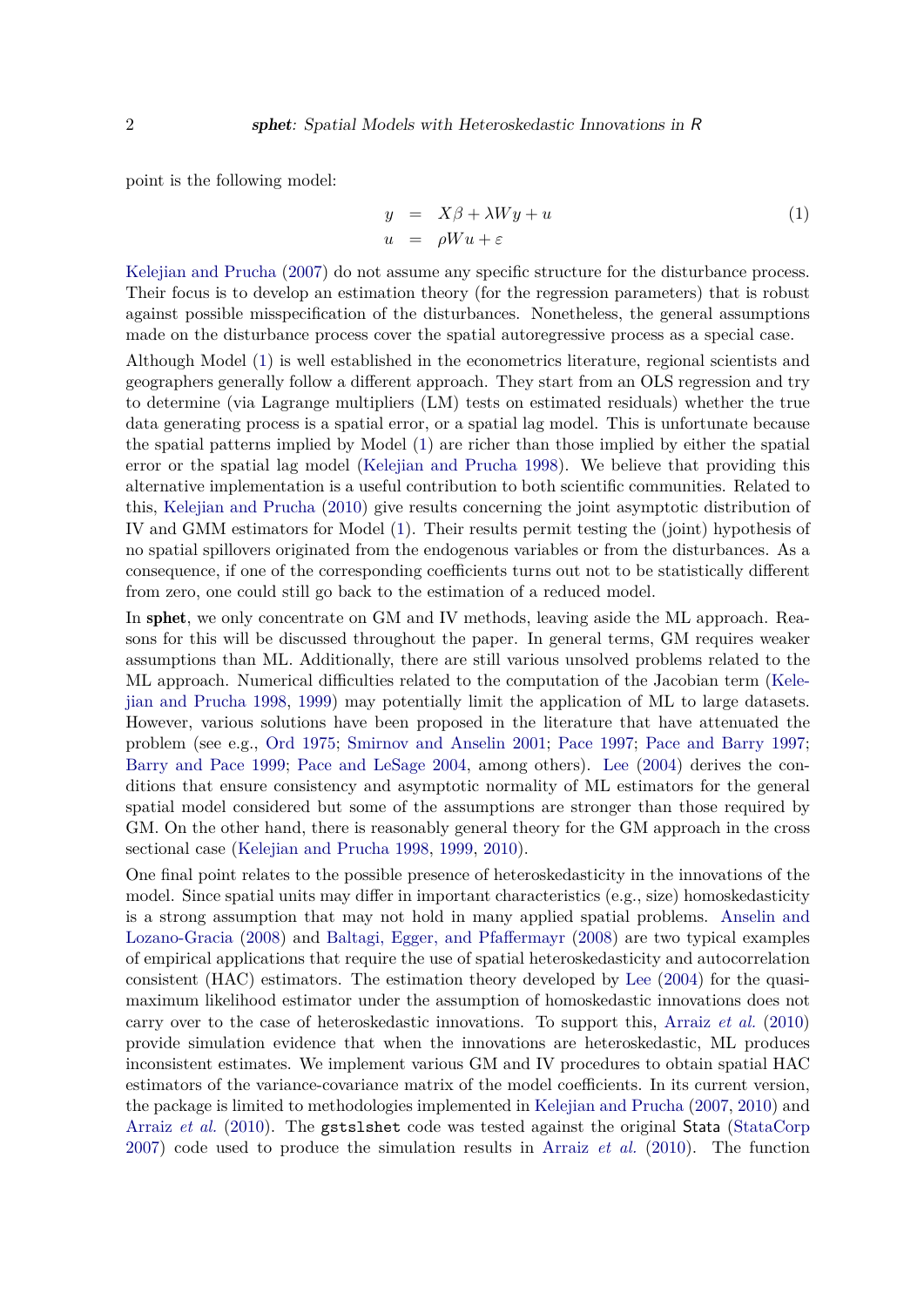stslshac give results like those implemented in Python [\(van Rossum 1995\)](#page-19-10) and used in [Anselin and Lozano-Gracia](#page-17-2) [\(2008\)](#page-17-2). Unfortunately, none of the cited implementations are available to the general public. The estimation functions implemented in sphet are able to handle virtually any sample size.

To overcome part of the technical difficulties that arise in the implementation, we make extensive use of classes of objects defined in spdep as for example spatial weights matrix objects (of class listw). Furthermore, we also make substantial use of code from the Matrix package [\(Bates and Maechler 2010\)](#page-17-4).

The remainder of the present paper is a general description of sphet and all functionalities are illustrated by application to the popular Boston housing dataset [\(Harrison and Rubinfeld](#page-18-8) [1978\)](#page-18-8).

The Boston data contain information on property values and characteristics in the area of Boston, Massachusetts and has been widely used for illustrating spatial models. Specifically, there is a total of 506 units of observation for each of which a variety of attributes are available, such as: (corrected) median values of owner-occupied homes (CMEDV); per-capita crime rate (CRIM); nitric oxides concentration (NOX); average number of rooms (RM); proportions of residential land zoned for lots over 25,000 sq. ft (ZN); proportions of non-retail business acres per town (INDUS); Charles River dummy variable (CHAS); proportions of units built prior to 1940 (AGE); weighted distances to five Boston employment centers (DIS); index of accessibility to highways (RAD); property-tax rate (TAX); pupil-teacher ratios (PTRATIO); proportion of blacks  $(B)$ ; and  $\%$  of the lower status of the population (LSTAT).

The dataset with Pace's tract coordinates is available to the R community as part of spdep.

The library("sphet") command loads sphet; the data("boston", package = "spdep") command loads the Boston data from spdep.

```
R> library(sphet)
R> library(spdep)
R> data("boston", package = "spdep")
```
The spatial weights matrix is a sphere of influence neighbors list also available from spdep once the Boston data are loaded:

*R> listw <- nb2listw(boston.soi)*

# **2. Tools**

sphet supports a series of capabilities to generate distance objects that are required by the semiparametric estimation of the variance-covariance matrix discussed in Section [3.](#page-5-0) These functionalities can be accessed through the functions distance and read.gwt2dist.

The function distance reads points coordinates and generates a matrix. The object created is similar to the content of a '.GWT' file. A '.GWT' file format is a well known structure among spatial statisticians and econometricians. These (memory efficient) types of weights matrices can be calculated using GeoDa [\(Anselin, Syabri, and Kho 2006\)](#page-17-5) and other softwares. In fact, one advantage of R over other packages is the availability of these models that are well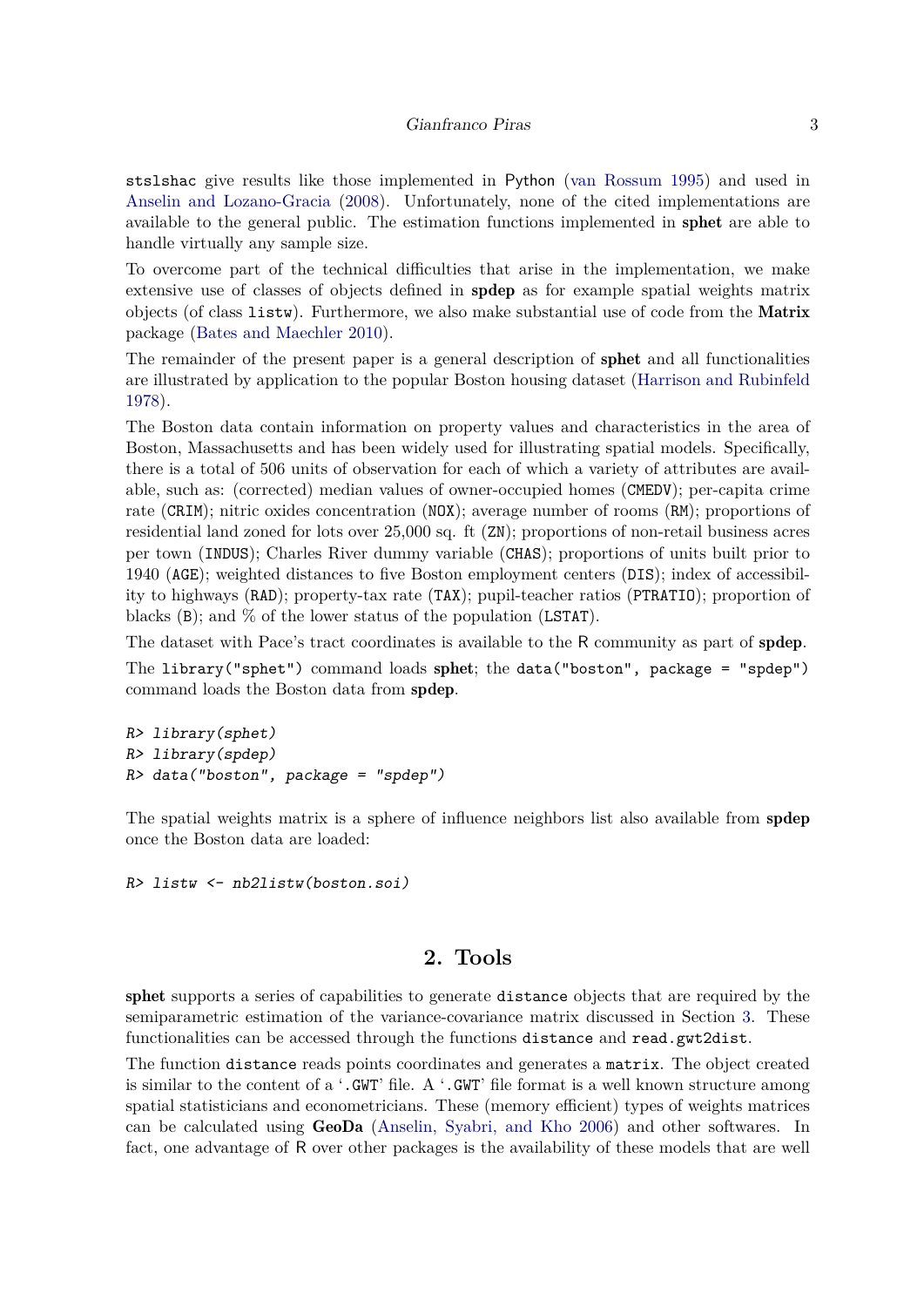established among users. The generated object is made up of three columns. The third column lists the distances, while the first two columns contain the id of the two points for which the distance is calculated.

Currently, five distance measures are implemented, namely: Euclidean  $(d_{ij} = \sqrt{\sum (x_i - y_i)^2})$ , Chebyshev  $(d_{ij} = \max(|x_i - y_i|))$ , Bray-Curtis  $(d_{ij} = \sum |x_i - y_i| / \sum |x_i + y_i|)$ , Canberra  $(d_{ij} = \sum |x_i - y_i| / \sum |x_i| + |y_i|)$  and the Great Circle distance. For details on how to calculate this last distance measure one should see the function rdist.earth in the package fields [\(Furrer, Nychka, and Sain 2009\)](#page-18-9).

The following instructions demonstrate the usage of the function distance. We first generate a set of XY- coordinates corresponding to one hundred points. The first coordinate is a random sample from the uniform distribution on the interval (0*,* 70), whereas the second coordinate is generated on the interval (−30*,* 20). The object coord1 is a matrix whose first column is intended to contain the identification for the points.

```
R> set.seed(1234)
R> X <- runif(100, 0, 70)
R> Y <- runif(100, -30, 20)
R> coord1 <- cbind(seq(1, 100), X, Y)
```
The (optional) id variable has the principal scope of providing the ordering of the observations. When specified, it could be the first column of the argument coord. Alternatively, it could be specified separately as region.id. When region.id is not NULL and coord has three columns (i.e., an id variable has been specified twice) the function performs some checks to make sure that the two variables point to the same ordering. On the other hand, if an id variable is not specified at all, it is assumed to be a sequence from one to the number of observations (i.e., the number of coordinates).

```
R> thm1 <- distance(coord = coord1, region.id = NULL,
+ output = FALSE, type = "inverse", measure = "euclidean")
R> print(head(thm1))
```
from to distance  $[1,]$  1 2 0.02253759 [2,] 1 3 0.02718421 [3,] 1 4 0.02727669  $[4,]$  1 5 0.01903487 [5,] 1 6 0.02524238 [6,] 1 7 0.10601540

The measure argument specifies the distance measure and should be one of "euclidean", "gcircle", "chebyshev", "braycur", and "canberra". The type argument is used to define the distance criteria and should be one of "inverse", "NN" or "distance". Both "inverse" and "distance" can be specified along with a cutoff. The cutoff takes up three values: 1, 2, and 3 indicating the lower, median and upper quantile of the distance distribution. Specifically, when cutoff is set to 1, only observations within a distance less than the first quantile are neighbors to each other. All other interactions are considered negligible. "NN"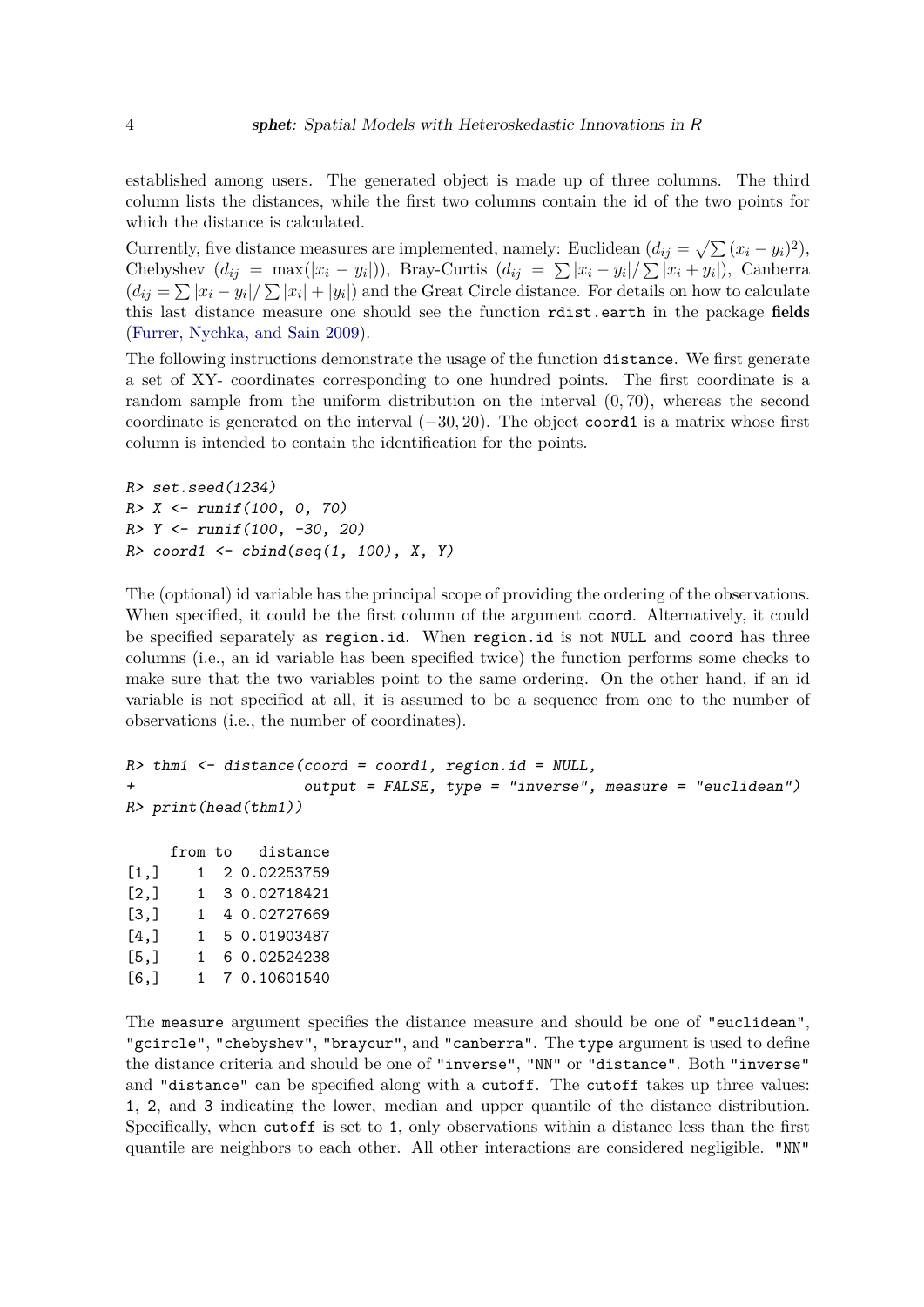(nearest neighbors) should be specified along with nn, the argument to define the number of nearest neighbors, as it is illustrated in the following example.

```
R> thm2 <- distance(coord1, region.id = NULL,
                  + output = FALSE, type = "NN", nn = 6)
R> print(head(thm2))
    from to distance
[1,] 1 7 9.432592
[2,] 1 8 9.567595
[3,] 1 19 6.744797
[4,] 1 55 10.333073
[5,] 1 65 9.115394
[6,] 1 93 4.854875
```
When output is TRUE, the function writes the data to a file. The output file can have any format. In particular, it could be a '.GWT' file. When firstline is TRUE, an header line is added to the '.GWT' file. The first element is simply a place holder, the second is the number of observations. The name of the shape file and of the id variable can be specified by the options shape.name and region.id.name respectively. If an output file is produced, the name of the file can be set by file.name.

```
R> thm3 <- distance(coord1, region.id = NULL, output = TRUE,
+ type = "distance", cutoff = 1, measure = "gcircle",
+ shape.name = "shapefile", region.id.name = "id1",
+ firstline = TRUE, file.name = "dist_100.GWT")
R> class(thm3)
```

```
[1] "matrix" "distance.matrix"
```
The value is a matrix of three columns. The third column lists the distances, while the first two columns contain the id of the two points for which the distance is calculated.

To create an object of class distance, one should use the function read.gwt2dist, as in the following example:

```
R> id1 <- seq(1, nrow(boston.utm))
R> tmp <- distance(boston.utm, region.id = id1, output = TRUE,
+ type = "NN", nn = 10, shape.name = "shapefile",
+ region.id.name = "id1", firstline = TRUE,
+ file.name = "boston_nn_10.GWT")
R> coldist <- read.gwt2dist(file = "boston_nn_10.GWT", region.id = id1, skip = 1)
```
The function read.gwt2dist reads a '.GWT' file (e.g., generated using the function distance). In this example we are using the matrix of tract point coordinates projected to UTM zone 19 boston.utm available from spdep to generate a '.GWT' file of the 10 nearest neighbors.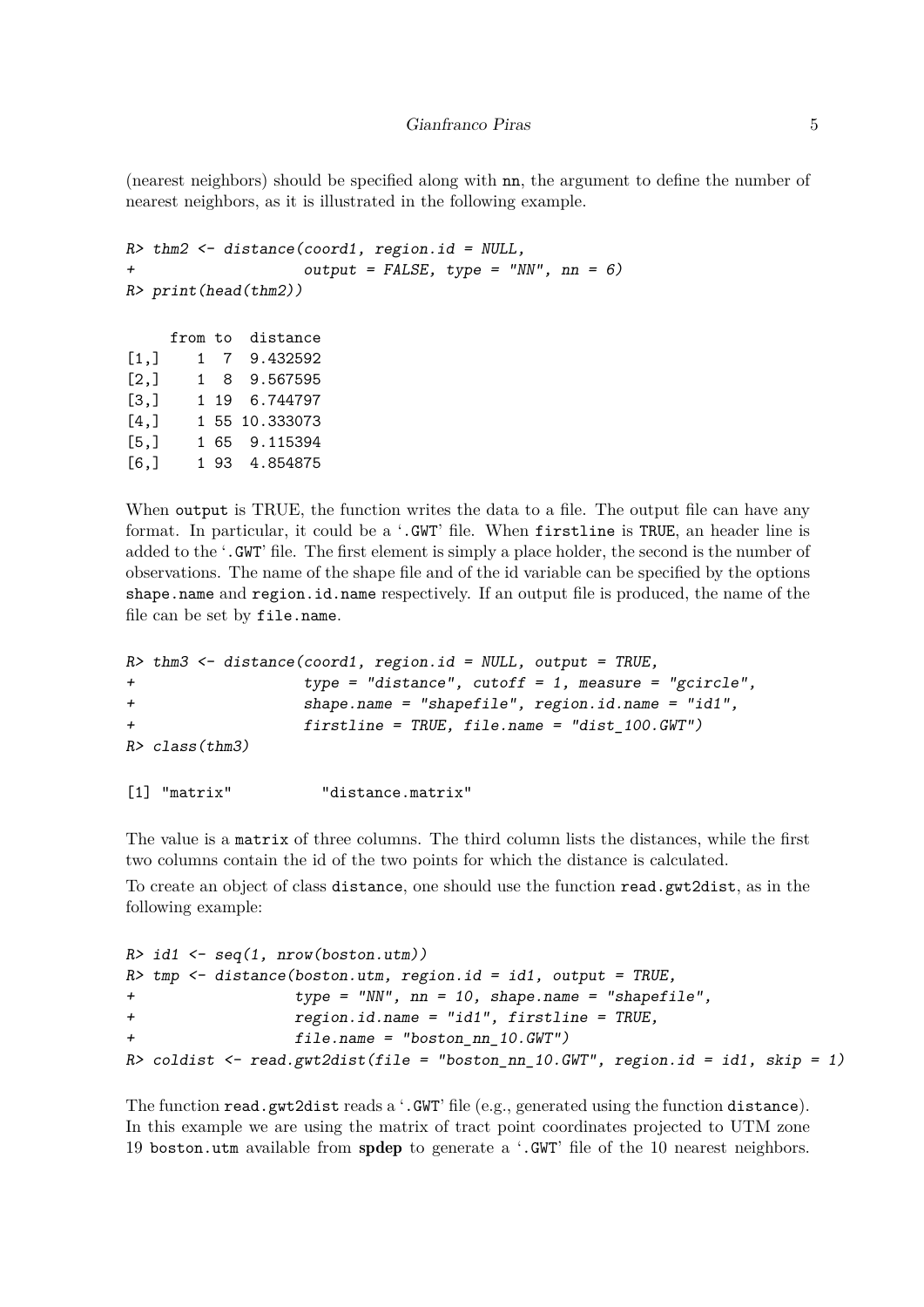The file 'boston\_nn\_10.GWT" is then inputted to the function read.gwt2dist along with the region.id.

It is worth noticing that the function read.gwt2dist could also read other extensions (such as '.txt'). It is important, however, that the input file exhibits the general format described above. When the file has a '.GWT' extension, the number of observations is generally retrieved from the first line. Alternatively, it is fixed to the length of the (unique) region.id variable. The argument skip determines the number of lines to disregard before reading the data. The value is an object of class distance. We generate a new class of objects to be able to perform some of the checks necessary to make sure that the distance measure specified in the function stslshac is appropriate.

```
R> class(coldist)
```

```
[1] "sphet" "distance" "nb" "GWT"
```
A summary method is available to print some of the basic features of the distance object. In particular, the total number of observations and some general descriptive statistics for both distances and neighbors are displayed. We believe that this information is of guidance while choosing the type of bandwidth to employ in the spatial HAC estimation discussed in Section [3.](#page-5-0)

```
R> summary(coldist)
Number of observations:
n: 506
Distance summary:
  Min. 1st Qu. Median Mean 3rd Qu. Max.
0.5441 0.9588 1.5843 2.0848 2.6389 11.6388
Neighbors summary:
  Min. 1st Qu. Median Mean 3rd Qu. Max.
    10 10 10 10 10 10
```
# **3. Estimation functions**

<span id="page-5-0"></span>Spatial models in sphet are fitted by the functions stslshac and gstslshet. Below, we first review some of the theory and then demonstrate the use of these functions.

#### <span id="page-5-2"></span>**3.1. Spatial two stages least squares with HAC standard errors**

Consider the following spatial model:

<span id="page-5-1"></span>
$$
y = X\beta + \lambda Wy + \varepsilon\tag{2}
$$

or also, more compactly

$$
y = Z\gamma + \varepsilon \tag{3}
$$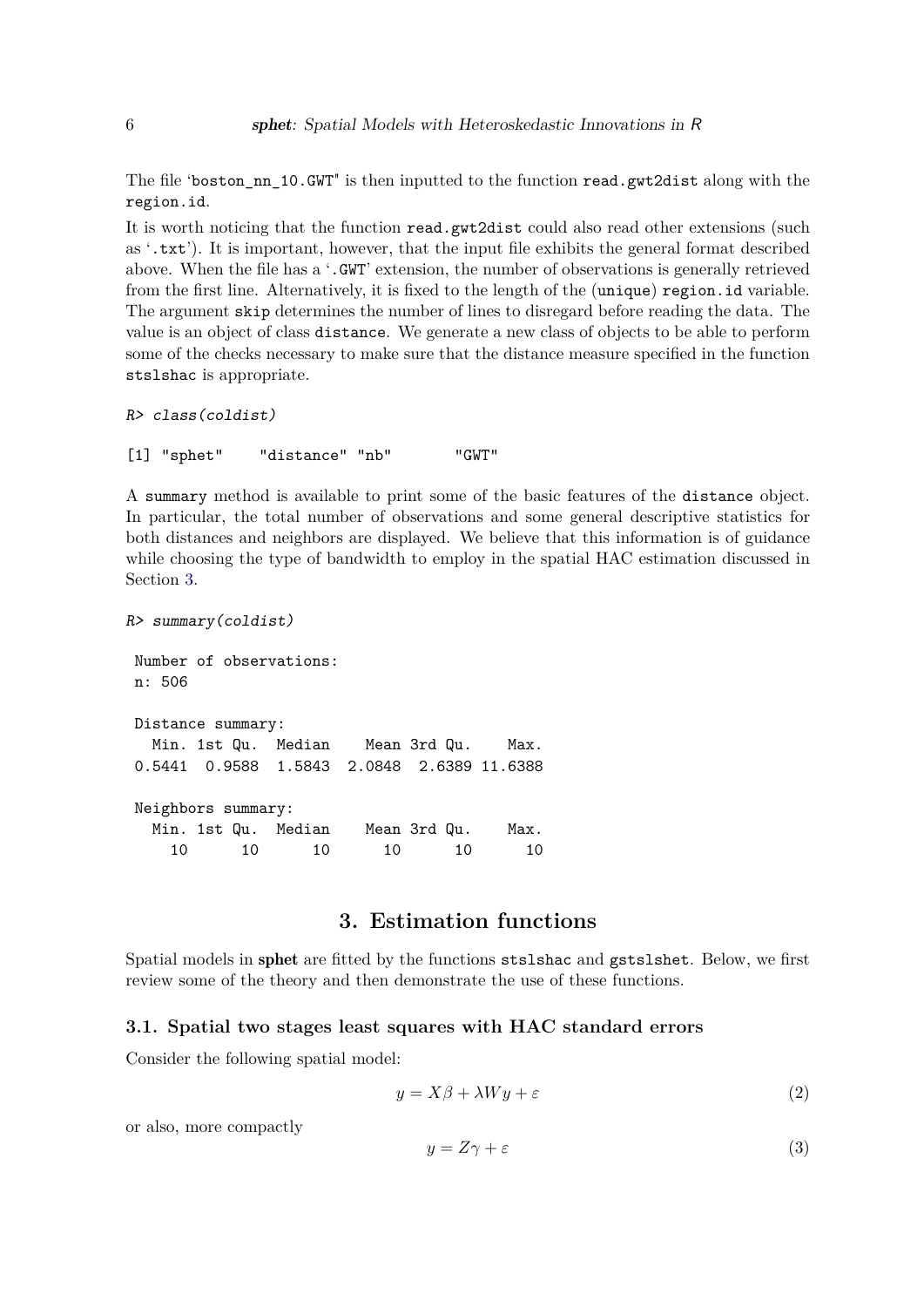#### Gianfranco Piras 7

with  $Z = [X, Wy]$  and  $\gamma = [\beta^\top, \lambda]^\top$ . The presence of the spatially lagged dependent variable *Wy* introduces a form of endogeneity. Under typical specifications, *Wy* will be correlated with the disturbances  $\varepsilon$ , which motivates an instrumental variable approach. The spatial two stage least squares (S2SLS) regression is a straightforward extension of the "classical" two stage least squares procedure. The selection of instruments as an approximation to ideal instruments has been extensively discussed in the literature (see e.g., [Kelejian and Prucha](#page-18-6) [1998,](#page-18-6) [1999;](#page-18-7) [Kelejian, Prucha, and Yuzefovich 2004;](#page-19-11) [Lee 2003,](#page-19-12) among others) and is based on the reduced form of the model. In empirical problems, the matrix of instruments can be defined in the following way:

<span id="page-6-1"></span>
$$
H = (X, W X, \dots, W^q X) \tag{4}
$$

where, typically,  $q \leq 2$ . The matrix of instruments implemented in **sphet** is  $H = (X,WX, W^2X)$ . The S2SLS estimator for the parameter vector  $\gamma$  can be obtained as:

$$
\hat{\gamma}_{S2SLS} = [\hat{Z}^\top Z]^{-1} \hat{Z}^\top y \tag{5}
$$

where  $\hat{Z} = PZ = [X, \widehat{Wy}], \widehat{Wy} = PWy$  and  $P = H(H^{\top}H)^{-1}H^{\top}$ . Statistical inference is generally based on the asymptotic variance covariance matrix:

$$
Var(\hat{\gamma}_{S2SLS}) = \hat{\sigma}^2 (\hat{Z}^\top Z)^{-1}
$$
\n(6)

with  $\hat{\sigma}^2 = e^{\top}e/n$  and  $e = y - Z\hat{\gamma}_{S2SLS}$ .

[Kelejian and Prucha](#page-18-0) [\(2007\)](#page-18-0) propose a HAC consistent estimation of the variance covariance matrix of Model [\(2\)](#page-5-1). The spatial HAC estimator is robust against possible misspecification of the disturbances and allows for (unknown) forms of heteroskedasticity and correlation across spatial units. The disturbance vector is assumed to be generated by the following very general process:

$$
\varepsilon = R\xi \tag{7}
$$

where  $\xi$  is a vector of innovations and *R* is an  $n \times n$  non stochastic matrix whose elements are not known. Additionally, *R* is non-singular and the row and column sums of *R* and *R*−<sup>1</sup> are bounded uniformly in absolute value by some constant (for technical details see [Lee 2002,](#page-19-13) [2003,](#page-19-12) [2004;](#page-19-8) [Kelejian and Prucha 1998,](#page-18-6) [1999,](#page-18-7) [2004\)](#page-18-10). This specification of the error term covers  $SARMA(p,q)$  processes as special cases. Even if we assume such a general specification for the disturbance process we still have to be concerned about possible misspecifications (e.g., due to an incorrect specification of the weights matrices). The asymptotic distribution of corresponding IV estimators involves the variance covariance matrix

<span id="page-6-0"></span>
$$
\Psi = n^{-1} H^{\top} \Sigma H \tag{8}
$$

where  $\Sigma = RR^{\top}$  denotes the variance covariance matrix of  $\xi$ . [Kelejian and Prucha](#page-18-0) [\(2007\)](#page-18-0), propose to estimate the *r*, *s* elements of  $\Psi$  by:

$$
\hat{\psi}_{rs} = n^{-1} \sum_{i=1}^{n} \sum_{j=1}^{n} h_{ir} h_{js} \hat{\varepsilon}_i \hat{\varepsilon}_j K(d_{ij}^*/d)
$$
\n(9)

where the subscripts refer to the elements of the matrix of instruments *H* and the vector of estimated residuals ˆ*ε*. [Kelejian and Prucha](#page-18-0) [\(2007\)](#page-18-0) also contains a generalization to several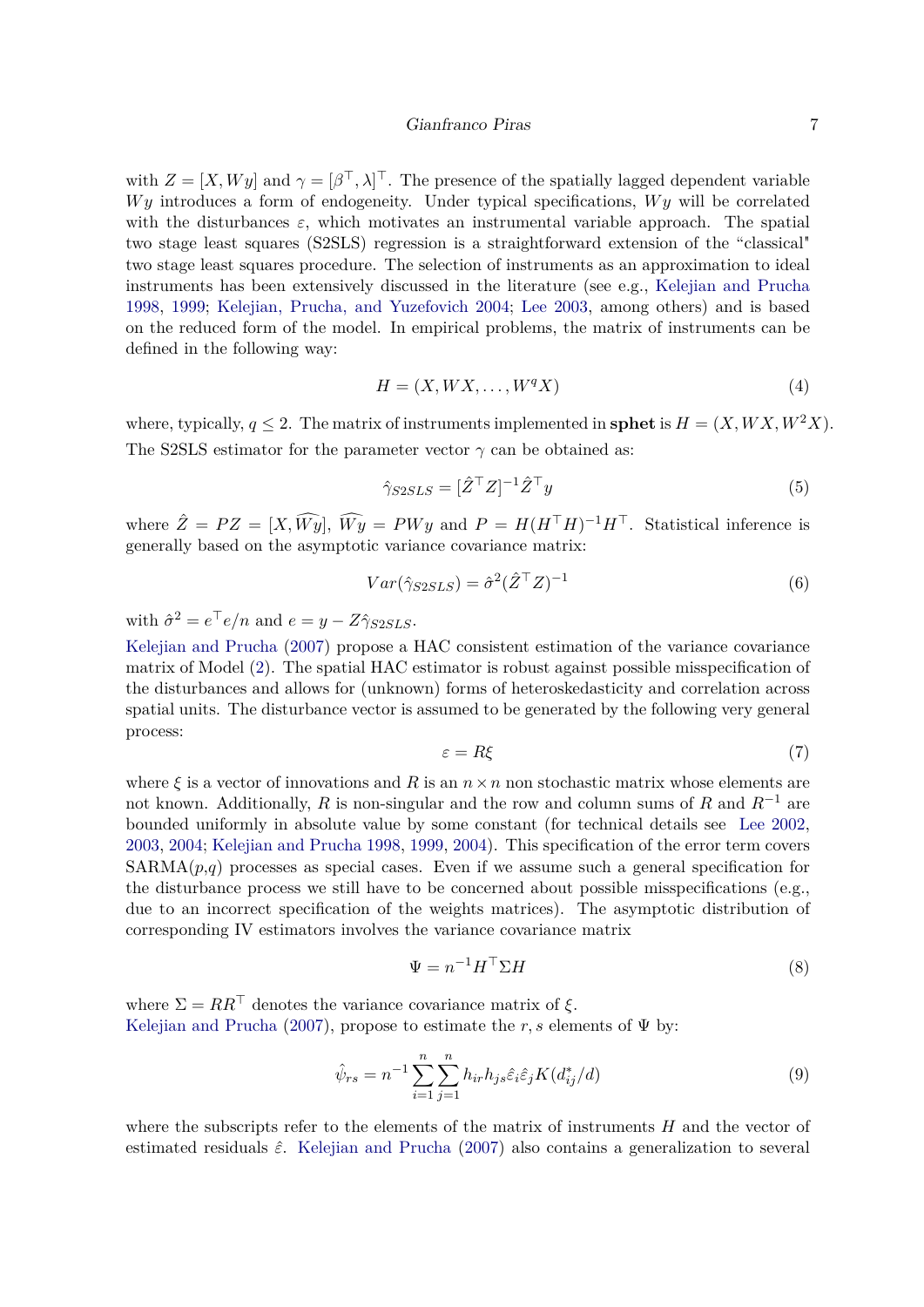distance measures. In that case, the expression for the spatial HAC estimator of the true variance covariance matrix assumes a slightly different form. However, we only implement the estimator based on the case of a single measure. *K*() is a Kernel function used to form the weights for the different covariance elements. The Kernel function is a real, continuous and symmetric function that determines the pairs of observations included in the cross products in [\(9\)](#page-6-0). The Kernel function is defined in terms of a distance measure. More specifically,  $d_{ij}^*$  represent the distance between observations *i* and *j* and *d* is the bandwidth. Note that [Kelejian and Prucha](#page-18-0) [\(2007\)](#page-18-0) allows for the case where the researcher measures these distances with error. More in detail, the distance measure employed by the researcher is given by

$$
d_{ij}^* = d_{ij} + v_{ij}
$$

where  $v_{ij}$  denotes the measurement error. The only assumption made on the random measurement error is that it is independent on the innovations of the model *ξ*. The bandwidth is such that if  $d_{ij}^* \geq d$ , the associated Kernel is set to zero  $(K(d_{ij}^*/d) = 0)$ . In other words, the bandwidth plays the same role as in the time series literature; Together with the Kernel function it limits the number of sample covariances. Furthermore, the bandwidth can be assumed either fixed or variable. A fixed bandwidth corresponds to a constant distance for all spatial units. On the other hand, a variable bandwidth varies for each observation (i.e., the distance corresponding to the *n*-nearest neighbors).

Based on the spatial HAC estimator of  $\Psi$  given in [\(9\)](#page-6-0), the asymptotic variance covariance matrix  $(\Phi)$  of the S2SLS estimator of the parameters vector is given by:

$$
\hat{\Phi} = n^2 (\hat{Z}^\top \hat{Z})^{-1} Z^\top H (H^\top H)^{-1} \hat{\Psi} (H^\top H)^{-1} H^\top Z (\hat{Z}^\top \hat{Z})^{-1} \tag{10}
$$

Therefore, small sample inference can be based on the approximation  $\hat{\gamma} \sim N(\gamma, n^{-1}\hat{\Phi})$ .

#### *Demonstration*

The function that deals with the spatial HAC estimator is stslshac. Crucial arguments are listw, distance, type and bandwidth. stslshac requires the specification of two different lists: one for the spatial weights matrix *W* and one to define the distance measure *d*. As in spdep, listw is the argument that handles the spatial weights matrix *W* in the form of a list. The object listw can be generated for example by the function nb2listw available in spdep. On the other hand, the argument distance that specifies the distance measure, is an object of class distance created for example by read.gwt2dist. Note that the two objects, although belonging to a different class, may be generated according to the same definition.

```
R res \le stslshac(log(CMEDV) \sim CRIM + ZN + INDUS + CHAS + I(NOX^2) + I(RM^2)
+ + AGE + log(DIS) + log(RAD) + TAX + PTRATIO + B + log(LSTAT),
+ data = boston.c, listw,
+ distance = coldist, type = "Triangular", HAC = TRUE)
R> summary(res)
Stsls with Spatial HAC standard errors
Call:
stslshac(formula = \log(CMEDV) ~ CRIM + ZN + INDUS + CHAS + I(NOX<sup>\sim</sup>2) +
```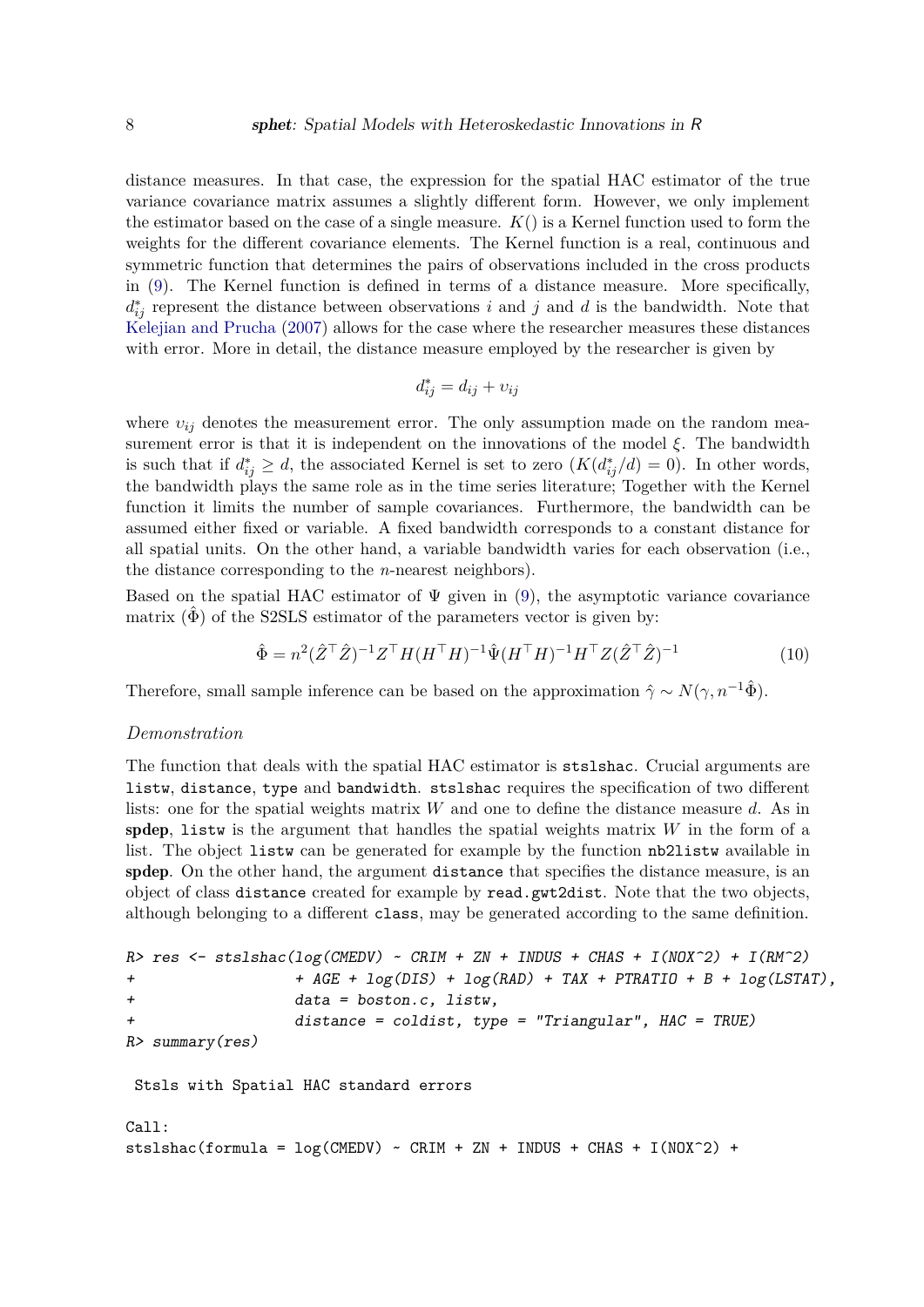```
I(RM^2) + AGE + log(DIS) + log(RAD) + TAX + PTRATIO + B +
   log(LSTAT), data = boston.c, listw = listw, HAC = TRUE, distance = coldist,
   type = "Triangular")
Residuals:
     Min. 1st Qu. Median 3rd Qu. Max.
-0.5356002 -0.0758562 -0.0045074 0.0719613 0.7128012
Coefficients:
             Estimate SHAC St.Er. t-value Pr(>|t|)
Wy 0.45924669 0.05282792 8.6933 < 2.2e-16 ***
(Intercept) 2.40246917 0.28952447 8.2980 < 2.2e-16 ***
CRIM -0.00735568 0.00157665 -4.6654 3.081e-06 ***
ZN 0.00036435 0.00034007 1.0714 0.2839913
INDUS 0.00119920 0.00161139 0.7442 0.4567549
CHAS1 0.01192878 0.03432896 0.3475 0.7282275
I(NOX^2) -0.28873634 0.11796316 -2.4477 0.0143778 *
I(RM^2) 0.00669906 0.00206524 3.2437 0.0011798 **
AGE -0.00025810 0.00047774 -0.5403 0.5890173
log(DIS) -0.16042849 0.03681622 -4.3575 1.315e-05 ***
log(RAD) 0.07170438 0.01606094 4.4645 8.025e-06 ***
TAX -0.00036857 0.00009780 -3.7685 0.0001642 ***
PTRATIO -0.01295698 0.00394072 -3.2880 0.0010091 **
B 0.00028845 0.00013032 2.2134 0.0268689 *
log(LSTAT) -0.23984212 0.03454865 -6.9422 3.862e-12 ***
---
Signif. codes: 0 '***' 0.001 '**' 0.01 '*' 0.05 '.' 0.1 ' ' 1
```
The argument type deals with the specification of the kernel function. Currently, six different kernels are available:

- 1. "Epanechnikov":  $K(z) = 1 z^2$ ,
- 2. "Triangular":  $K(z) = 1 z$ ,
- 3. "Bisquare":  $K(z) = (1 z^2)^2$ ,
- 4. "Parzen":  $K(z) = 1 6z^2 + 6|z|^3$  if  $z \le 0.5$  and  $K(z) = 2(1 |z|)^3$  if  $0.5 < z \le 1$ ,
- 5. "TH" (Tukey Hanning):  $K(z) = \frac{1 + \cos(\pi z)}{2}$ ,
- 6. "QS" (Quadratic Spectral):  $K(z) = \frac{25}{12\pi^2 z^2} \left( \frac{\sin(6\pi z)/5}{6\pi z/5} \cos(6\pi z)/5 \right)$ ).

If the kernel type is not one of the six implemented, the function will terminate with an error message. It is good practice to test the robustness of model specification to different Kernel functions. Note that if the argument HAC is set to FALSE (default is TRUE), the "classical" two stage least square estimator of the variance covariance matrix is provided.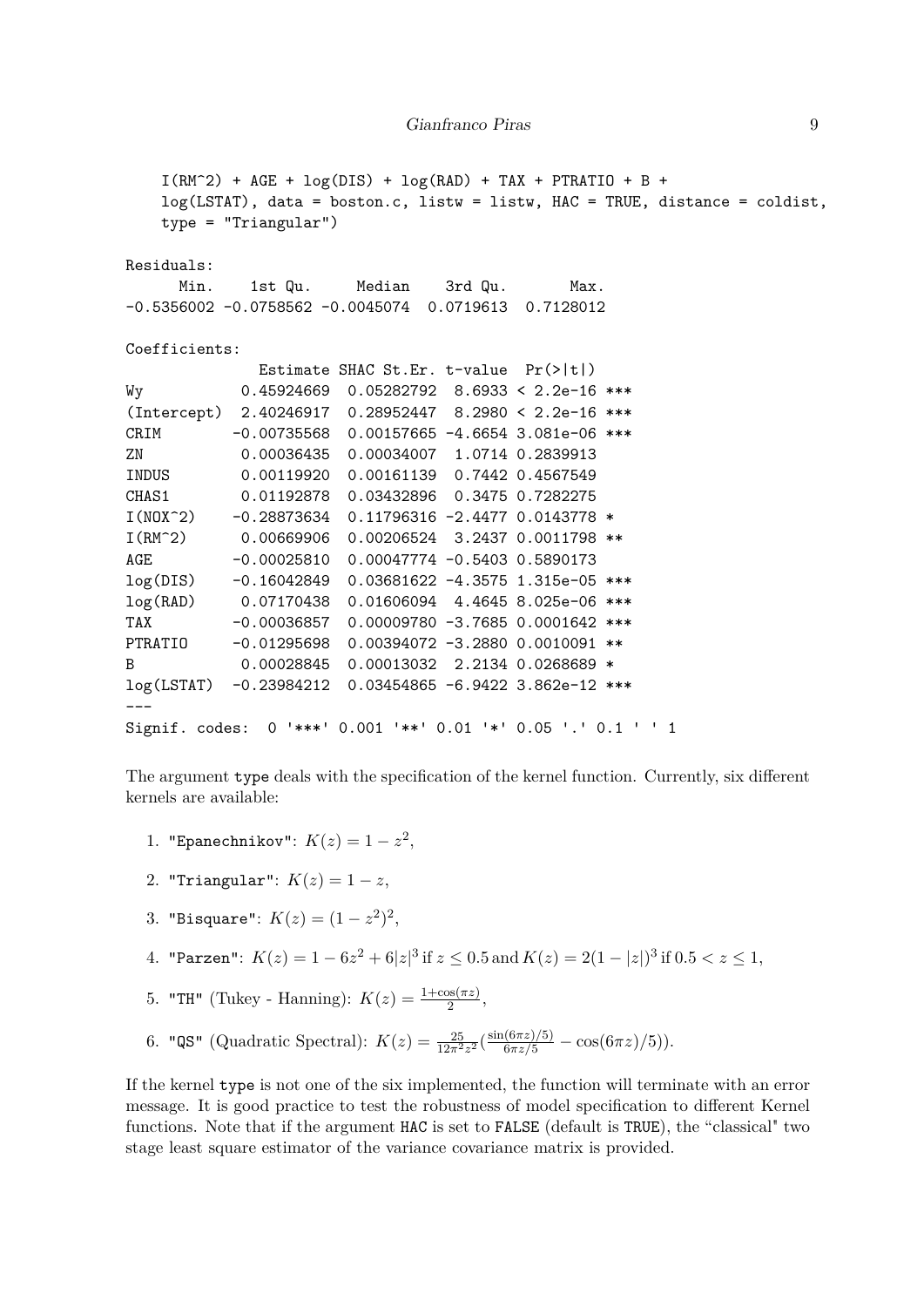```
R> res <- stslshac(log(CMEDV) ~ CRIM + ZN + INDUS + CHAS + I(NOX^2) + I(RM^2)
+ + AGE + log(DIS) + log(RAD) + TAX + PTRATIO + B + log(LSTAT),
+ data = boston.c, listw, distance = coldist, HAC = FALSE)
R> summary(res)
Stsls with Spatial HAC standard errors
stslshac(formula = log(CMEDV) ~ CRIM + ZN + INDUS + CHAS + I(NOX^2) +
```

```
I(RM^2) + AGE + log(DIS) + log(RAD) + TAX + PTRATIO + B +
log(LSTAT), data = boston.c, listw = listw, HAC = FALSE,
distance = coldist)
```
Residuals:

Call:

Min. 1st Qu. Median 3rd Qu. Max. -0.5356002 -0.0758562 -0.0045074 0.0719613 0.7128012

Coefficients:

|                | Estimate      | Std. Error   | $t$ -value $Pr(>  t )$                          |  |
|----------------|---------------|--------------|-------------------------------------------------|--|
| Wy             | 4.5925e-01    | 3.8485e-02   | $11.9330 < 2.2e-16$ ***                         |  |
| (Intercept)    | 2.4025e+00    | $2.1710e-01$ | $11.0661 < 2.2e-16$ ***                         |  |
| CRIM           | -7.3557e-03   | 1.0345e-03   | $-7.1100$ 1.160e-12 ***                         |  |
| ΖN             | 3.6435e-04    | $3.9311e-04$ | 0.9268 0.3540112                                |  |
| INDUS          | 1.1992e-03    | 1.8365e-03   | 0.6530 0.5137794                                |  |
| CHAS1          | 1.1929e-02    | 2.6632e-02   | 0.4479 0.6542202                                |  |
| $I(N0X^2)$     | -2.8874e-01   | $9.2546e-02$ | $-3.1199$ 0.0018091 **                          |  |
| $I(RM^2)$      | 6.6991e-03    | 1.0192e-03   | 6.5728 4.938e-11 ***                            |  |
| AGE            | $-2.5810e-04$ | 4.0940e-04   | $-0.6304$ 0.5284073                             |  |
| log(DIS)       | $-1.6043e-01$ | $2.6107e-02$ | $-6.1451$ 7.993e-10 ***                         |  |
| log(RAD)       | 7.1704e-02    | 1.4926e-02   | 4.8038 1.557e-06 ***                            |  |
| TAX            | -3.6857e-04   | 9.5315e-05   | $-3.8668$ 0.0001103 ***                         |  |
| PTRATIO        | -1.2957e-02   | 4.1334e-03   | -3.1347 0.0017203<br>$**$                       |  |
| B              | 2.8845e-04    |              | 8.0266e-05 3.5937 0.0003261<br>$***$            |  |
| log(LSTAT)     |               |              | $-2.3984e-01$ 2.2470e-02 -10.6740 < 2.2e-16 *** |  |
|                |               |              |                                                 |  |
| Signif. codes: | 0             |              | '***' 0.001 '**' 0.01 '*' 0.05 '.' 0.1 ' ' 1    |  |

Note that this last result corresponds to the one obtained by stsls in spatialreg (with robust  $=$  FALSE). Both functions have a logical argument (W2X) that if set to TRUE (the default) uses the matrix of instruments  $H = (X, WX, W^2X)$  in the spatial two stages least squares. Since [\(Kelejian](#page-19-11) *et al.* [2004\)](#page-19-11) show the advantages of including  $W^2X$  in the matrix of instruments, we strongly recommend to leave the argument W2X at its default value. In this example, no substantial differences are observed in terms of significance of the coefficients when using the robust estimator. It would be good practice to always estimate HAC standard errors at least to compare them with traditional results. If this leads to different significance levels, one should always present robust results.

10 sphet: Spatial Models with Heteroskedastic Innovations in R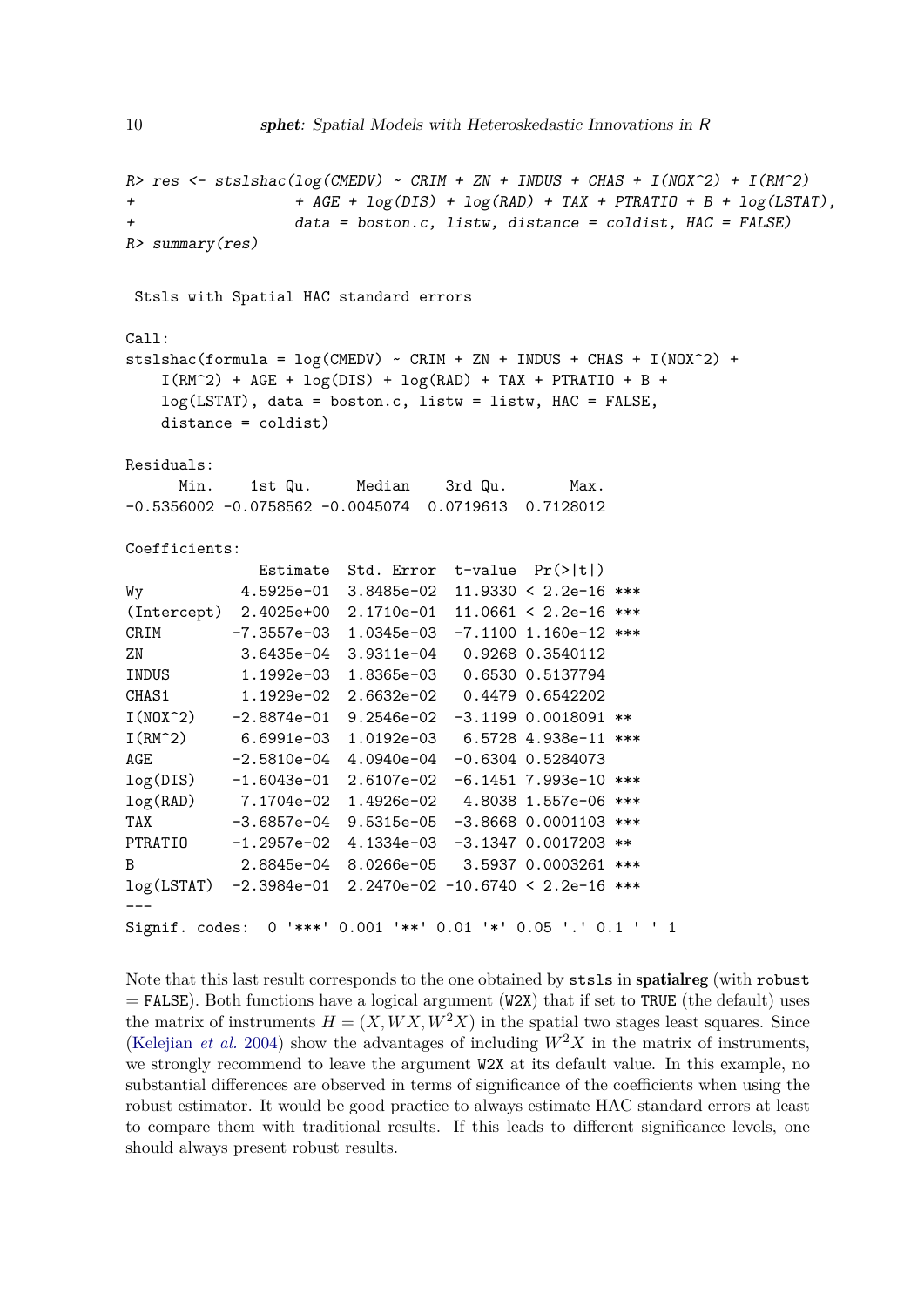```
R> res <- spatialreg::stsls(log(CMEDV) ~ CRIM + ZN + INDUS + CHAS + I(NOX^2) + I(RM^2)
+ + AGE + log(DIS) + log(RAD) + TAX + PTRATIO + B + log(LSTAT),
+ data = boston.c, listw = listw)
R> summary(res)
Call:spatialreg::stsls(formula = log(CMEDV) ~ CRIM + ZN + INDUS +CHAS + I(NOX^2) + I(RM^2) + AGE + log(DIS) + log(RAD) + TAX +PTRATIO + B + log(LSTAT), data = boston.c, listw = listw)
Residuals:
      Min 1Q Median 3Q Max
-0.5356002 -0.0758562 -0.0045074 0.0719613 0.7128012
Coefficients:
             Estimate Std. Error t value Pr(>|t|)
Rho 4.5925e-01 3.8485e-02 11.9330 < 2.2e-16
(Intercept) 2.4025e+00 2.1710e-01 11.0661 < 2.2e-16
CRIM -7.3557e-03 1.0345e-03 -7.1100 1.160e-12
ZN 3.6435e-04 3.9311e-04 0.9268 0.3540112
INDUS 1.1992e-03 1.8365e-03 0.6530 0.5137794
CHAS1 1.1929e-02 2.6632e-02 0.4479 0.6542202
I(NOX^2) -2.8874e-01 9.2546e-02 -3.1199 0.0018091
I(RM^2) 6.6991e-03 1.0192e-03 6.5728 4.938e-11
AGE -2.5810e-04 4.0940e-04 -0.6304 0.5284073
log(DIS) -1.6043e-01 2.6107e-02 -6.1451 7.993e-10
log(RAD) 7.1704e-02 1.4926e-02 4.8038 1.557e-06
TAX -3.6857e-04 9.5315e-05 -3.8668 0.0001103
PTRATIO -1.2957e-02 4.1334e-03 -3.1347 0.0017203
B 2.8845e-04 8.0266e-05 3.5937 0.0003261
log(LSTAT) -2.3984e-01 2.2470e-02 -10.6740 < 2.2e-16
Residual variance (sigma squared): 0.020054, (sigma: 0.14161)
```
stsls allows an heteroskedasticity correction to the coefficients' variance covariance matrix by setting the argument robust to TRUE. The additional argument legacy chooses between two different implementations of the robustness correction. When it is set to FALSE (the default used in our examples), a White consistent estimator of the variance-covariance matrix is provided. On the other hand, if legacy equals TRUE a GLS estimator is performed that yields different coefficient estimates. Results are displayed in the following example.

```
R> res <- spatialreg::stsls(log(CMEDV) ~ CRIM + ZN + INDUS + CHAS + I(NOX^2) + I(RM^2)
+ + AGE + log(DIS) + log(RAD) + TAX + PTRATIO + B + log(LSTAT),
+ data = boston.c, listw = listw, robust = TRUE)
R> summary(res)
Call:spatialreg::stsls(formula = log(CMEDV) ~ CRIM + ZN + INDUS +CHAS + I(NOX^2) + I(RM^2) + AGE + log(DIS) + log(RAD) + TAX +
```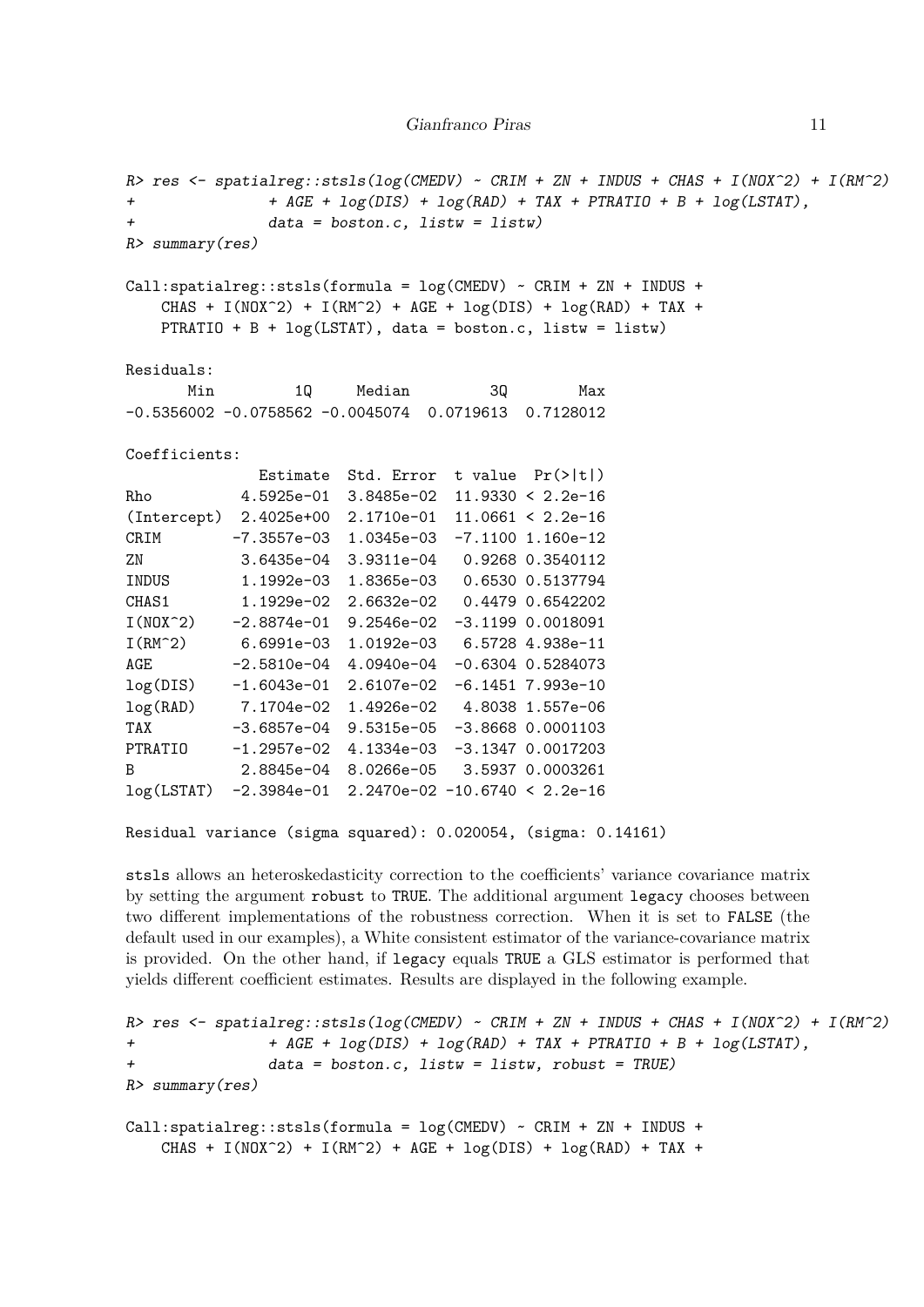| $robust = TRUE)$ |                        |                                                        |    | PTRATIO + B + $log(LSTAT)$ , data = boston.c, listw = listw, |  |
|------------------|------------------------|--------------------------------------------------------|----|--------------------------------------------------------------|--|
| Residuals:       |                        |                                                        |    |                                                              |  |
|                  |                        | Min 10 Median                                          | 3Q | Max                                                          |  |
|                  |                        | $-0.5356002 -0.0758562 -0.0045074 0.0719613 0.7128012$ |    |                                                              |  |
| Coefficients:    |                        |                                                        |    |                                                              |  |
|                  |                        | Estimate HCO std. Error z value $Pr(> z )$             |    |                                                              |  |
| Rho              |                        | $4.5925e-01$ $4.4828e-02$ $10.2446 < 2.2e-16$          |    |                                                              |  |
|                  |                        | (Intercept) 2.4025e+00 2.6000e-01 9.2401 < 2.2e-16     |    |                                                              |  |
|                  |                        | CRIM -7.3557e-03 1.4999e-03 -4.9042 9.380e-07          |    |                                                              |  |
| ZN               |                        | $3.6435e-04$ $3.2956e-04$ $1.1056$ 0.2689200           |    |                                                              |  |
|                  |                        | INDUS 1.1992e-03 1.5598e-03 0.7688 0.4420040           |    |                                                              |  |
|                  |                        | CHAS1 1.1929e-02 3.2084e-02 0.3718 0.7100470           |    |                                                              |  |
|                  |                        | $I(N0X^2)$ -2.8874e-01 1.0235e-01 -2.8211 0.0047852    |    |                                                              |  |
|                  |                        | I(RM^2) 6.6991e-03 1.7285e-03 3.8757 0.0001063         |    |                                                              |  |
| AGE              |                        | $-2.5810e-04$ $4.3159e-04$ $-0.5980$ 0.5498210         |    |                                                              |  |
|                  | $log(DIS)$ -1.6043e-01 |                                                        |    | $3.0484e-02 -5.2627$ 1.420e-07                               |  |
|                  | log(RAD) 7.1704e-02    |                                                        |    | 1.5858e-02 4.5216 6.137e-06                                  |  |
| TAX              |                        |                                                        |    |                                                              |  |
|                  |                        | PTRATIO -1.2957e-02 3.7330e-03 -3.4709 0.0005187       |    |                                                              |  |
| B                |                        |                                                        |    |                                                              |  |
|                  |                        | log(LSTAT) -2.3984e-01 3.1408e-02 -7.6365 2.243e-14    |    |                                                              |  |

Residual variance (sigma squared): 0.020054, (sigma: 0.14161)

The heteroskedasticity correction leads to results similar to those obtained with the spatial HAC estimator implemented in sphet (on the Boston housing data). The spatial HAC seems to be more conservative in that it changes the significance level of some of the variables (i.e., NOX2, RM2 and B).

The argument bandwidth by default sets the bandwidth for each observation to the maximum distance for that observation. Alternatively, a fixed bandwidth can be used as in the next example that fixes as bandwidth the maximum distance (overall).

```
R> fix <- max(unlist(attributes(coldist)$GeoDa$dist))
R> res <- stslshac(log(CMEDV) ~ CRIM + ZN + INDUS + CHAS + I(NOX^2) + I(RM^2)
+ + AGE + log(DIS) + log(RAD) + TAX + PTRATIO + B + log(LSTAT),
+ data = boston.c, listw, distance = coldist, type = "Parzen", bandwidth =
R> summary(res)
Stsls with Spatial HAC standard errors
```

```
Call:
stslshac(formula = \log(CMEDV) ~ CRIM + ZN + INDUS + CHAS + I(NOX<sup>\sim</sup>2) +
    I(RM^2) + AGE + log(DIS) + log(RAD) + TAX + PTRATIO + B +
```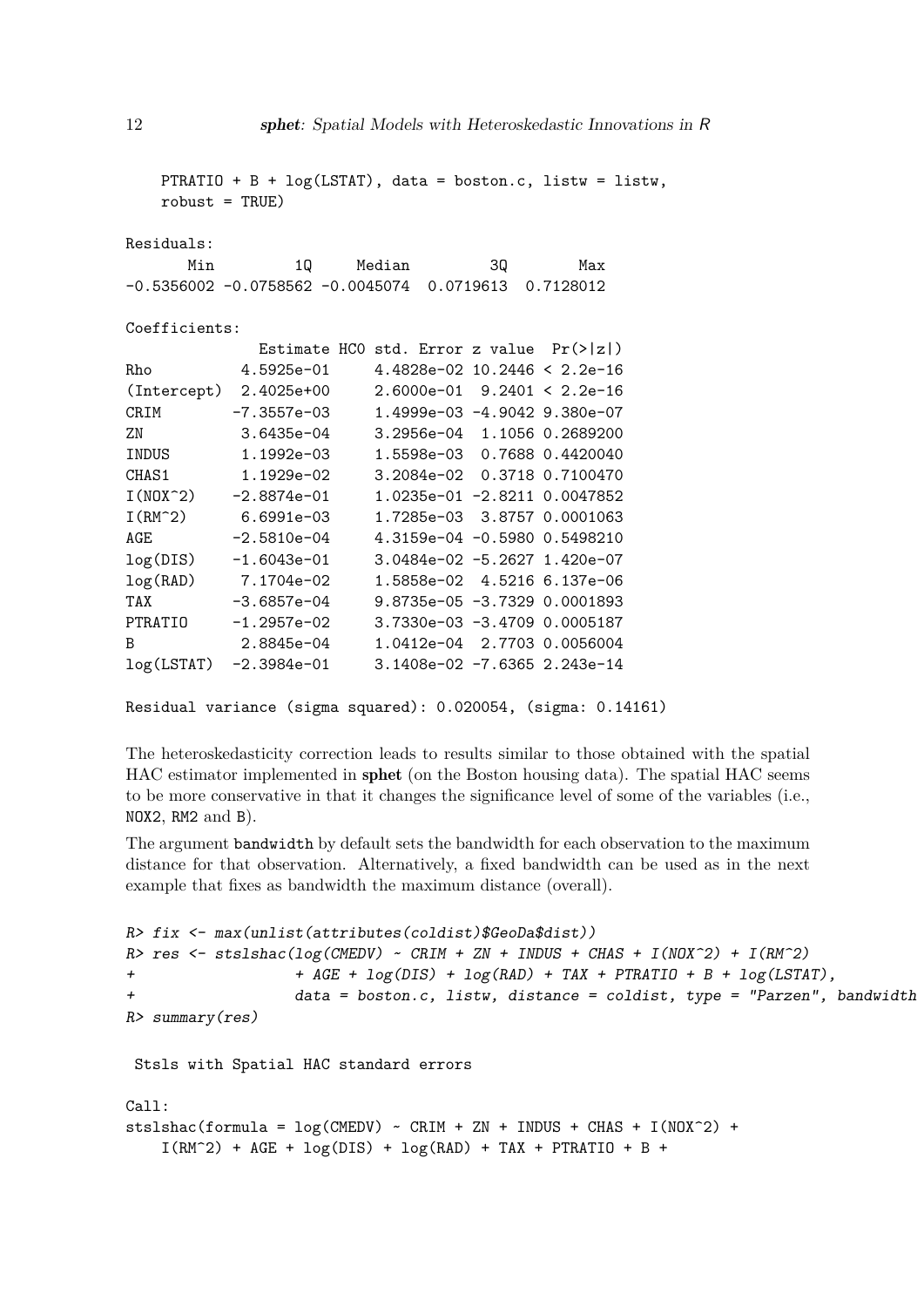```
log(LSTAT), data = boston.c, listw = listw, distance = coldist,
   type = "Parzen", bandwidth = fix)
Residuals:
     Min. 1st Qu. Median 3rd Qu. Max.
-0.5356002 -0.0758562 -0.0045074 0.0719613 0.7128012
Coefficients:
             Estimate SHAC St.Er. t-value Pr(>|t|)
Wy 0.45924669 0.05697902 8.0599 7.634e-16 ***
(Intercept) 2.40246917 0.31795278 7.5561 4.155e-14 ***
CRIM -0.00735568 0.00188529 -3.9016 9.555e-05 ***
ZN 0.00036435 0.00038618 0.9435 0.3454415
INDUS 0.00119920 0.00168144 0.7132 0.4757243
CHAS1 0.01192877 0.03516686 0.3392 0.7344553
I(N0X^2) -0.28873634 0.13602087 -2.1227 0.0337760 *
I(RM^2) 0.00669906 0.00269441 2.4863 0.0129088 *
AGE -0.00025810 0.00055829 -0.4623 0.6438569
log(DIS) -0.16042849 0.04435452 -3.6170 0.0002981 ***
log(RAD) 0.07170438 0.01742553 4.1149 3.873e-05 ***
TAX -0.00036857 0.00010993 -3.3526 0.0008006 ***
PTRATIO -0.01295698 0.00450533 -2.8759 0.0040285 **
B 0.00028845 0.00016362 1.7629 0.0779146 .
log(LSTAT) -0.23984212 0.03955045 -6.0642 1.326e-09 ***
---
Signif. codes: 0 '***' 0.001 '**' 0.01 '*' 0.05 '.' 0.1 ' ' 1
```
summary and print methods are available. The summary method provides a short description of the model followed by a printout of the most recent call, a summary of the residuals, and the table of the results. The first row of the table of estimated coefficients is always the spatial lag of the dependent variable *Wy*. Note that the name of the column of the standard errors clearly make reference to the use of the spatial HAC estimator. On the other hand, the print method simply prints basic information.

One final point deserves to be mentioned. As we anticipated in the introduction, we are not giving much attention to the ML approach because of various shortcomings. It is technically possible, however, to make heteroskedasticity corrections to standard errors in a ML context using functions in the lmtest [\(Zeileis and Hothorn 2002\)](#page-20-0) and sandwich [\(Zeileis 2004,](#page-20-1) [2006\)](#page-20-2) packages.[1](#page-12-0) An example on how to perform the correction is given in the help file of the function bptest.sarlm available from spdep. We run this example on the Boston data set and we did not observe big shifts in the estimated coefficients or substantial differences in their significance.

#### **3.2. General spatial two stage least squares**

<span id="page-12-0"></span><sup>&</sup>lt;sup>1</sup>As a referee correctly pointed out, to fully explore the ML approach one would need to implement vcov methods for lagsarlm. The theory has not yet been developed and therefore we leave this for future developments.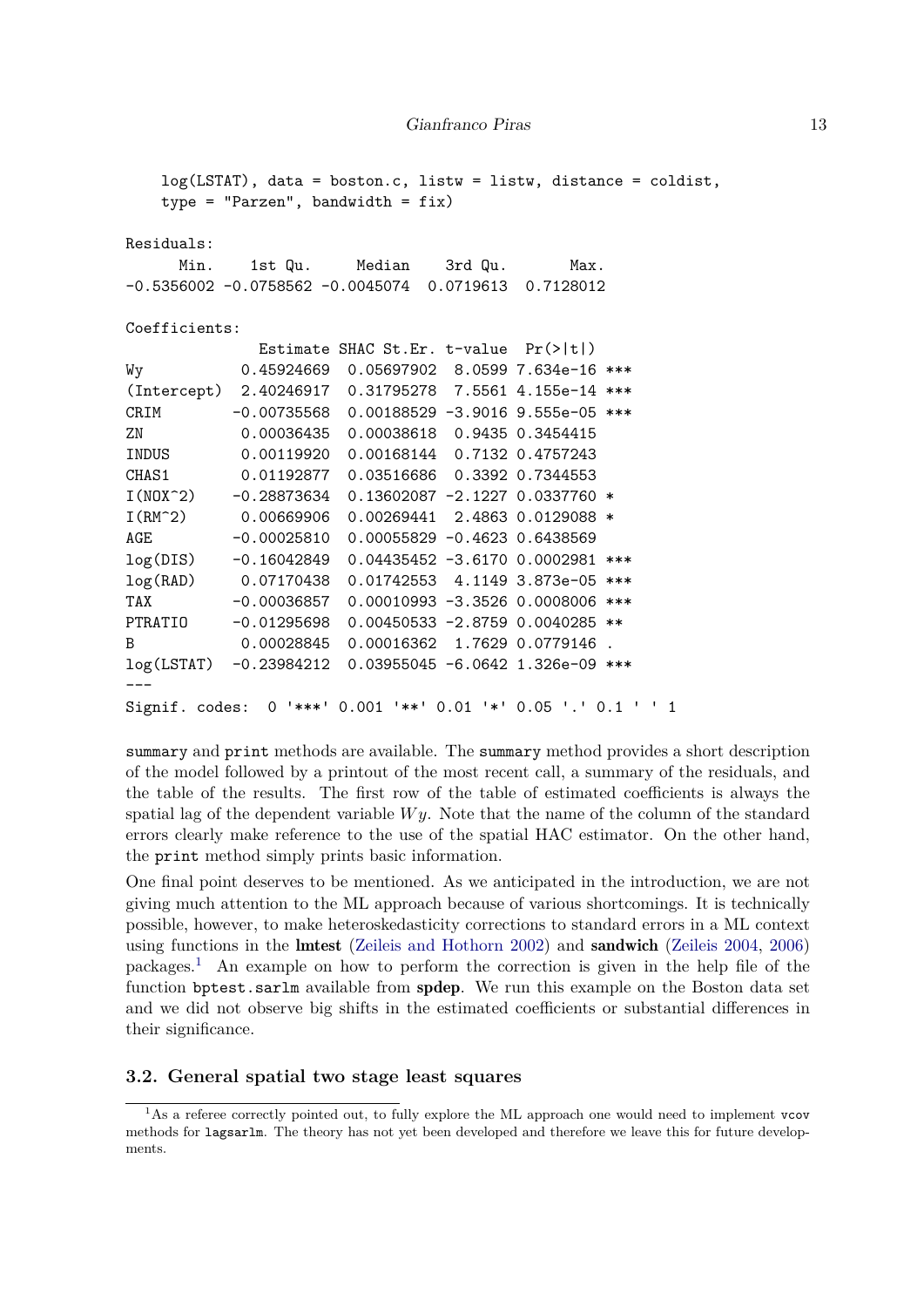In Section [3.1](#page-5-2) we assumed a very general form for the disturbance process. As an alternative, one could assume that the disturbance process is known to follow a first order spatial autoregressive process

$$
\varepsilon = \rho W \varepsilon + \xi \tag{11}
$$

where the innovations  $\xi_1, \ldots, \xi_n$  are assumed independent with zero mean and non-constant variance  $\sigma_i^2$ . [Kelejian and Prucha](#page-19-1) [\(2010\)](#page-19-1) define a GM estimator for  $\rho$  and give results for both consistency and asymptotic normality. Note that [Kelejian and Prucha](#page-18-7) [\(1999\)](#page-18-7) had only proven consistency of the GM estimator under the assumption of homoskedastic innovations. In other words,  $\rho$  was seen as a nuisance parameter (e.g., the distribution of the regression's parameters does not depend on the estimator for *ρ*). [Kelejian and Prucha](#page-19-1) [\(2010\)](#page-19-1) also give results for the joint asymptotic distribution of the GM estimator for  $\rho$  and the IV estimators for *γ*. The suggested estimation procedure consists of two steps alternating GM and IV estimators. Each of the two steps includes sub-steps. In the first step,  $\gamma$  is estimated by S2SLS with the matrix of instruments defined in Equation [4.](#page-6-1) The estimated residuals from the first step are employed to obtain a sample analogue of the moment conditions (for greater detail on the specification of the moments conditions see [Kelejian and Prucha 2010;](#page-19-1) [Arraiz](#page-17-0) *[et al.](#page-17-0)* [2010\)](#page-17-0). An initial GM estimator for  $\rho$  is defined in terms of these moment conditions and S2SLS residuals. The initial estimator can be viewed as an unweighted nonlinear least square estimator. Although fully consistent, it is not efficient because of a lack of weighting. This is why in the third sub-step of the first step, an efficient GM estimator for *ρ* is derived based on S2SLS residuals and moments conditions appropriately weighted by an estimator of the variance covariance matrix of the limiting distribution of the normalized sample moments. Following [Kelejian and Prucha](#page-18-6) [\(1998\)](#page-18-6), the consistent and efficient estimator for  $\rho$  is used to take a spatial Cochrane-Orcutt transformation of the model. In the second step of the estimation procedure the transformed model is estimated by S2SLS: this is the generalized spatial two-stage least square (GS2SLS) procedure presented in [Kelejian and Prucha](#page-18-6) [\(1998\)](#page-18-6). Specifically, the GS2SLS estimator for the parameter vector  $\gamma$  is defined as:

<span id="page-13-0"></span>
$$
\tilde{\gamma}_{GS2SLS} = [\hat{Z}_*^{\top} Z_*]^{-1} \hat{Z}_*^{\top} y_* \tag{12}
$$

where  $y_* = y - \hat{\rho} W y$ ,  $Z_* = Z - \hat{\rho} W Z$ ,  $\hat{Z_*} = P Z_*$ , and  $P = H (H^\top H)^{-1} H^\top$ . In the second and final sub-step of the second step, new sample moments are obtained by replacing S2SLS residuals by GS2SLS residuals obtained from Equation [12.](#page-13-0) The efficient GM estimator for *ρ* based on GS2SLS residuals is obtained from

$$
\tilde{\rho} = \underset{\rho}{\text{argmin}} [m(\rho, \hat{\gamma})^{\top} \hat{\Upsilon}^{-1} m(\rho, \hat{\gamma})]
$$
\n(13)

where the weighting matrix  $\hat{\Upsilon}^{-1}$  is an estimator of the variance covariance matrix of the limiting distribution of the sample moments. Under the assumptions made in [Kelejian and](#page-19-1) [Prucha](#page-19-1) [\(2010\)](#page-19-1),  $\tilde{\gamma}$  and  $\tilde{\rho}$  are both consistent and asymptotically (jointly) normal. Therefore, small sample inference can be based on the following estimator for the variance covariance matrix:

$$
\begin{aligned} \tilde{\Omega} &= n^{-1} \left[ \begin{array}{cc} \tilde{P^{\top}} & 0 \\ 0 & (\tilde{J^{\top}} \tilde{\Upsilon}^{-1} \tilde{J})^{-1} \tilde{J^{\top}} \tilde{\Upsilon}^{-1} \end{array} \right] \tilde{\Upsilon}_o \left[ \begin{array}{cc} \tilde{P} & 0 \\ 0 & \tilde{\Upsilon}^{-1} \tilde{J} (\tilde{J^{\top}} \tilde{\Upsilon}^{-1} \tilde{J})^{-1} \end{array} \right] \\ &\\ \tilde{\Upsilon}_o = \left[ \begin{array}{cc} \tilde{\Upsilon}_{\gamma\gamma} & \tilde{\Upsilon}_{\gamma\rho} \\ \tilde{\Upsilon}_{\gamma\rho}^{\top} & \tilde{\Upsilon} \end{array} \right] \end{aligned}
$$

where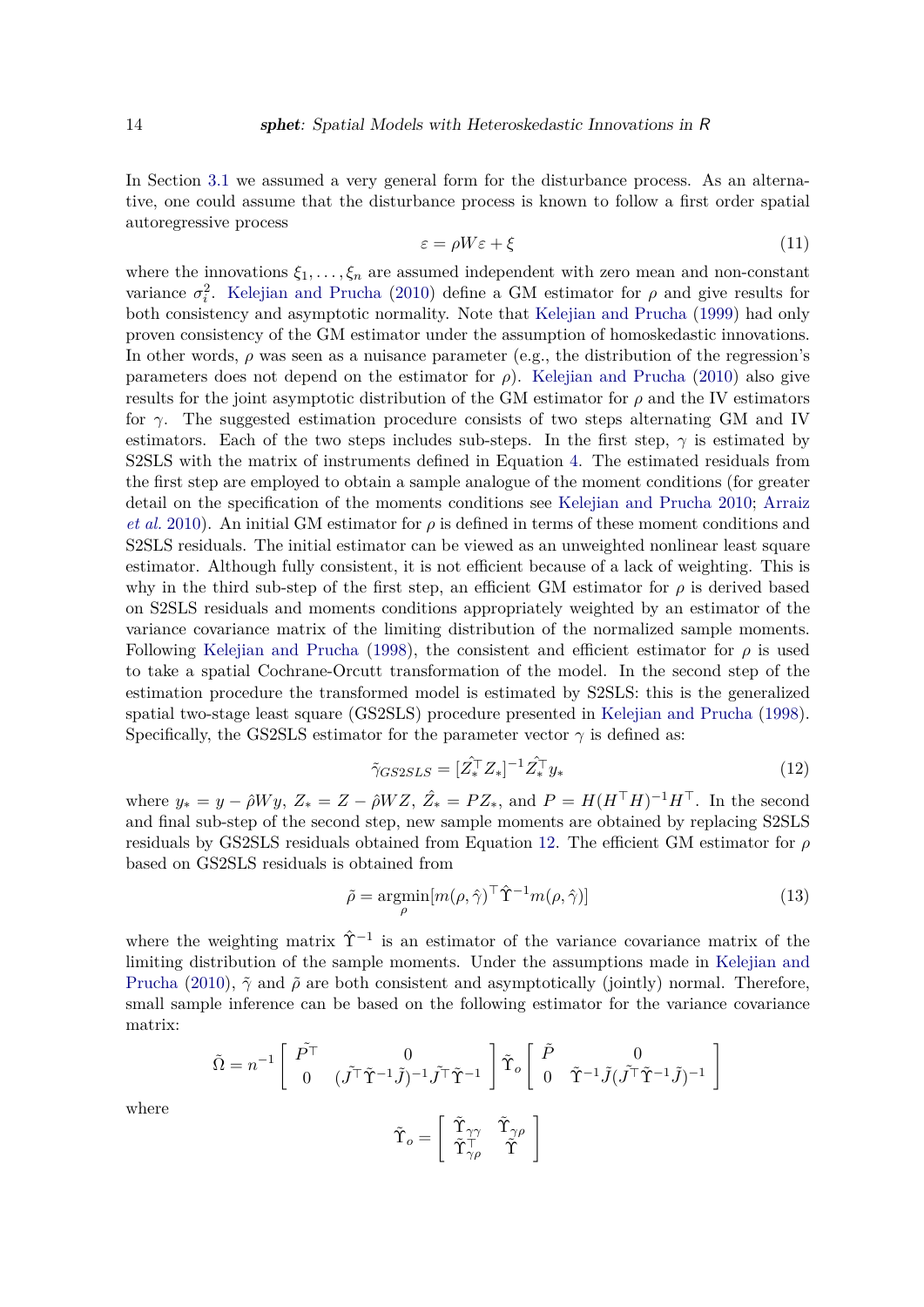#### Gianfranco Piras 15

and  $\tilde{\Upsilon}_{\gamma\gamma} = n^{-1}H^\top \tilde{\Sigma}H$ ,  $\tilde{\Upsilon}_{\gamma\rho} = n^{-1}H^\top \tilde{\Sigma} \tilde{a}$ . Finally, P, J,  $\Sigma$  and a are all expressions (based on the instruments and the transformed variables) needed to estimate the asymptotic variance covariance matrix of the moment conditions. The tilde explicitly denotes that all quantities are based on estimated residuals from GS2SLS procedure.

As a final point, a joint test of significance on the spatial coefficients can be derived. Let *B* be a  $1 \times (K + 2)$  matrix and  $\tilde{\theta} = [\tilde{\gamma}, \tilde{\rho}^{\top}]^{\top}$  the  $(K + 2) \times 1$  vector of estimated parameters (including the two spatial parameters). A restriction (e.g., that both spatial parameters are zero) can then be formulated in terms of

$$
B\theta = 0
$$

A Wald test can then be based on [\(Greene 2003\)](#page-18-11):

$$
Wald = [B\tilde{\theta}]^{\top} [B\tilde{\Omega}B^{\top}]^{-1} [B\tilde{\theta}]
$$
\n(14)

and under  $H_0$  will have a chi-squared distribution with one degree of freedom (i.e., the number of rows in *B*).

A complication appears from a computational perspective. The estimation of the variance covariance matrix of the limiting distribution of the normalized sample moments based on two stages least squares residuals involves the inversion of an  $n \times n$  matrix. This is the main reason for transforming the object of class listw into a sparse Matrix and use code from the Matrix package to calculate the inverse. However, for very large problems the inversion could still be computationally intensive. In these cases the inverse can be calculated using the approximation

<span id="page-14-2"></span>
$$
(I - \rho W)^{-1} = I + \rho W + \rho^2 W^2 + \dots + \rho^n W^n.
$$
\n(15)

where the last element of the sum depends on each specific *W* and *ρ* and is determined through a condition.  $2$  For particular spatial weights matrices the results obtained using the approximation could be very close to the actual inverse of the variance covariance matrix. Furthermore, the inverse only influences the expression of the estimated variance covariance matrix of the limiting distribution of the normalized sample moments based on 2SLS residuals. In other words, small differences in the weighting matrix may imply even smaller differences in the estimated value of the spatial parameter resulting from the optimization procedure. As an example, on the Boston data the value of  $\rho$  resulting from the correct inverse is 0.1778462. If using the the approximation the value of  $\rho$  turns out to be 0.1779276. We would suspect that with larger datasets (for sparse *W*) the difference should be even smaller.

A second issue is related to the initial values of the optimization search for the parameter  $\rho$ <sup>[3](#page-14-1)</sup>. The default is to start from 0.2. As an alternative the user can either specify a different value or take as initial value the estimated coefficient of a regression of the S2SLS residuals on their spatial lag (i.e., fit a spatial autoregressive model on the residuals). The initial value in successive steps is the optimal parameter in previous steps.

<span id="page-14-0"></span><sup>&</sup>lt;sup>2</sup>Roughly speaking, the function will keep adding terms until the absolute value of the sum of all elements of the matrix  $\rho^i W^i$  is greater than a fixed  $\epsilon$ .

<span id="page-14-1"></span><sup>&</sup>lt;sup>3</sup>After checking different alternatives, we decided to use the function nlminb in the optimization of the objective function since it appears to reduce computational time.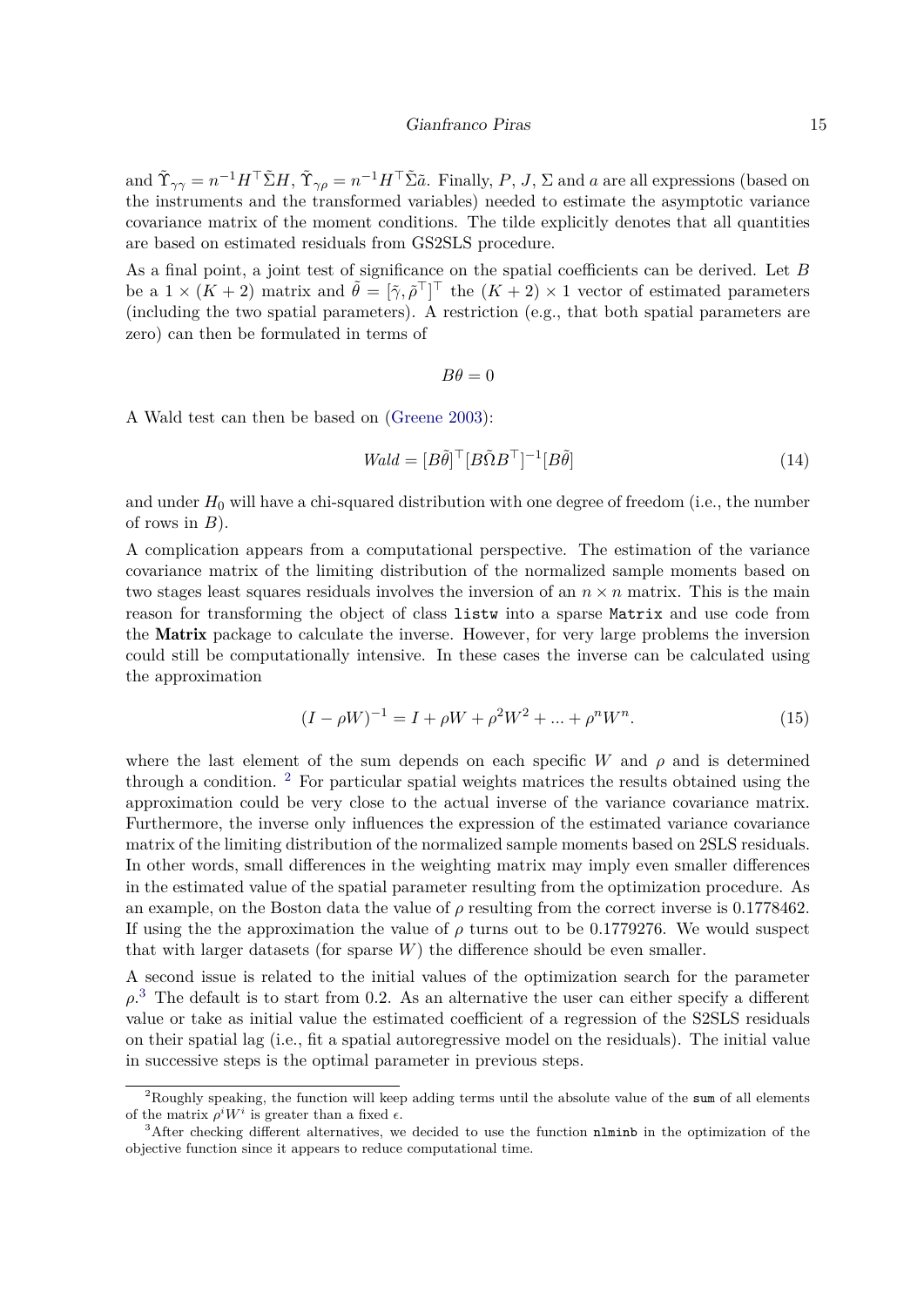### *Demonstration*

The function that allows estimating the model described in this Section is gstslshet. It is also possible to estimate a restricted version of the model for which the parameter  $\lambda$  is set to zero by changing the logical argument sarar. Such a model is generally referred to in the literature as a spatial error model [\(Anselin 1988\)](#page-17-6). The syntax of the function is straightforward in its basic arguments. The model to be estimated is described by a formula, an optional data.frame can be specified, and the spatial weights matrix is an object of class listw. The argument initial.value manages the starting point of the optimization process in the search for the optimal  $\rho$ . The default value for initial.value is 0.2. Any other numeric value (within the search interval) is acceptable. Alternatively, if initial.value is set to "SAR" the optimization will start from the estimated coefficient of a regression of the 2SLS residuals over their spatial lag.

```
R> res <- gstslshet(log(CMEDV) ~ CRIM + ZN + INDUS + CHAS + I(NOX^2) + I(RM^2)
+ + AGE + log(DIS) + log(RAD) + TAX + PTRATIO + B + log(LSTAT),
+ data = boston.c, listw = listw, initial.value = 0.2)
R> summary(res)
Call:
gstslshet(formula = log(CMEDV) ~ CRIM + ZN + INDUS + CHAS + I(NOX^2) +
   I(RM^2) + AGE + log(DIS) + log(RAD) + TAX + PTRATIO + B +
   log(LSTAT), data = boston.c, listw = listw, initial.value = 0.2)
Residuals:
   Min. 1st Qu. Median Mean 3rd Qu. Max.
-0.56939 -0.07316 -0.00168 0.00053 0.07150 0.74031
Coefficients:
             Estimate Std. Error t-value Pr(>|t|)
(Intercept) 2.51316605 0.26749367 9.3952 < 2.2e-16 ***
CRIM -0.00662744 0.00144522 -4.5858 4.523e-06 ***
ZN 0.00038299 0.00036563 1.0475 0.2948733
INDUS 0.00159352 0.00179772 0.8864 0.3753967
CHAS1 -0.00447974 0.03689065 -0.1214 0.9033480
I(N0X^2) -0.27295899 0.11561412 -2.3609 0.0182283 *
I(RM^2) 0.00744059 0.00199637 3.7270 0.0001937 ***
AGE -0.00045400 0.00045572 -0.9962 0.3191333
log(DIS) -0.16517174 0.03484858 -4.7397 2.140e-06 ***
log(RAD) 0.07453521 0.01752830 4.2523 2.116e-05 ***
TAX -0.00041956 0.00010763 -3.8981 9.697e-05 ***
PTRATIO -0.01412661 0.00410143 -3.4443 0.0005725 ***
B 0.00035970 0.00011182 3.2168 0.0012964 **
log(LSTAT) -0.24593826 0.03213364 -7.6536 1.954e-14 ***
lambda 0.42407826 0.04463747 9.5005 < 2.2e-16 ***
rho 0.29587455 0.08614291 3.4347 0.0005932 ***
---Signif. codes: 0 '***' 0.001 '**' 0.01 '*' 0.05 '.' 0.1 ' ' 1
```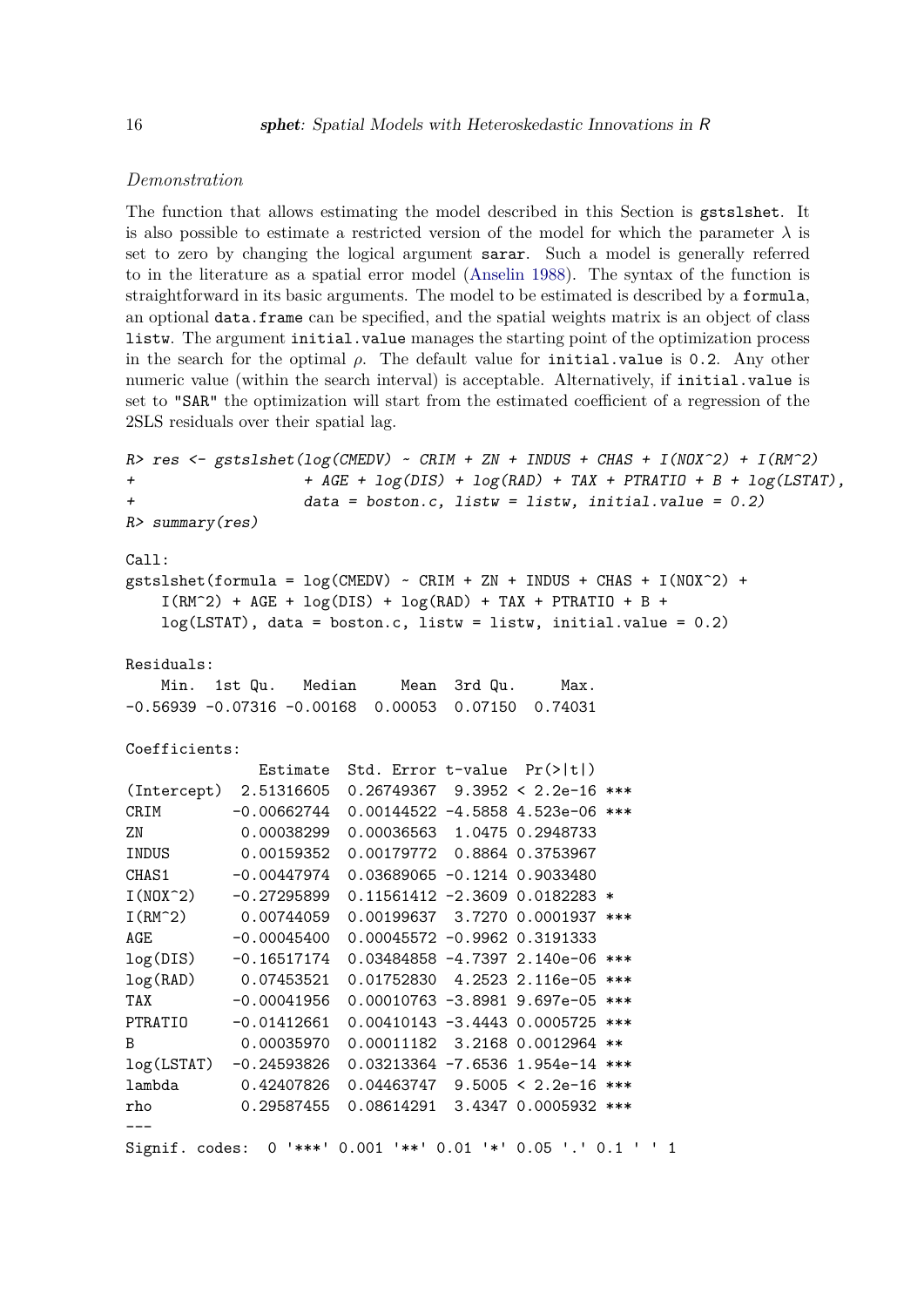The argument inverse (default: TRUE) should be altered only when strictly necessary depending on the number of cross sectional observations. In this case, the inverse will be calculated by Equation [15.](#page-14-2) The precision of the approximation can be managed through the argument eps. The next example illustrates the use of the approximated inverse in the context of a model where  $\lambda$  is assumed to be zero (sarar = FALSE).

```
R res \leq gstslshet(log(CMEDV) \sim CRIM + ZN + INDUS + CHAS + I(NOX^2) + I(RM^2)
+ + AGE + log(DIS) + log(RAD) + TAX + PTRATIO + B + log(LSTAT),
+ data = boston.c, listw = listw, initial.value = 0.2,
+ inverse = FALSE, eps = 1e-18, sarar = FALSE )
R> summary(res)
Call:
gstslshet(formula = log(CMEDV) ~ CRIM + ZN + INDUS + CHAS + I(NOX^2) +I(RM^2) + AGE + log(DIS) + log(RAD) + TAX + PTRATIO + B +
   log(LSTAT), data = boston.c, listw = listw, initial.value = 0.2,
   eps = 1e-18, inverse = FALSE, sarar = FALSE)
Residuals:
   Min. 1st Qu. Median Mean 3rd Qu. Max.
-0.83800 -0.09179 -0.00405 0.00096 0.09557 0.89644
Coefficients:
             Estimate Std. Error t-value Pr(>|t|)
(Intercept) 4.03649663 0.24703623 16.3397 < 2.2e-16 ***
CRIM -0.00660146 0.00136354 -4.8414 1.289e-06 ***
ZN 0.00027056 0.00041940 0.6451 0.518864
INDUS 0.00039648 0.00244150 0.1624 0.870997
CHAS1 -0.00905744 0.04181711 -0.2166 0.828523
I(N0X^2) -0.35168188 0.16150148 -2.1776 0.029438 *
I(RM^2) 0.00778390 0.00249859 3.1153 0.001838 **
AGE -0.00078626 0.00052412 -1.5002 0.133573
log(DIS) -0.13775233 0.05362777 -2.5687 0.010209 *
log(RAD) 0.07034884 0.02122046 3.3151 0.000916 ***
TAX -0.00049033 0.00012096 -4.0538 5.040e-05 ***
PTRATIO -0.02181338 0.00466238 -4.6786 2.888e-06 ***
B 0.00056242 0.00012377 4.5441 5.516e-06 ***
log(LSTAT) -0.29352100 0.03656123 -8.0282 9.891e-16 ***
rho 0.67496196 0.04584224 14.7236 < 2.2e-16 ***
---
Signif. codes: 0 '***' 0.001 '**' 0.01 '*' 0.05 '.' 0.1 ' ' 1
```
After a brief description of the model, the summary method prints the most recent call along with a summary of the residuals and the table of the estimated coefficients. The last rows of the table contain the spatial coefficients: the spatial autoregressive  $(\lambda)$  and the spatial autocorrelation  $(\rho)$  coefficients for the full model, and the spatial autocorrelation coefficient when the option sarar is FALSE. For the general case of the unrestricted model, after the table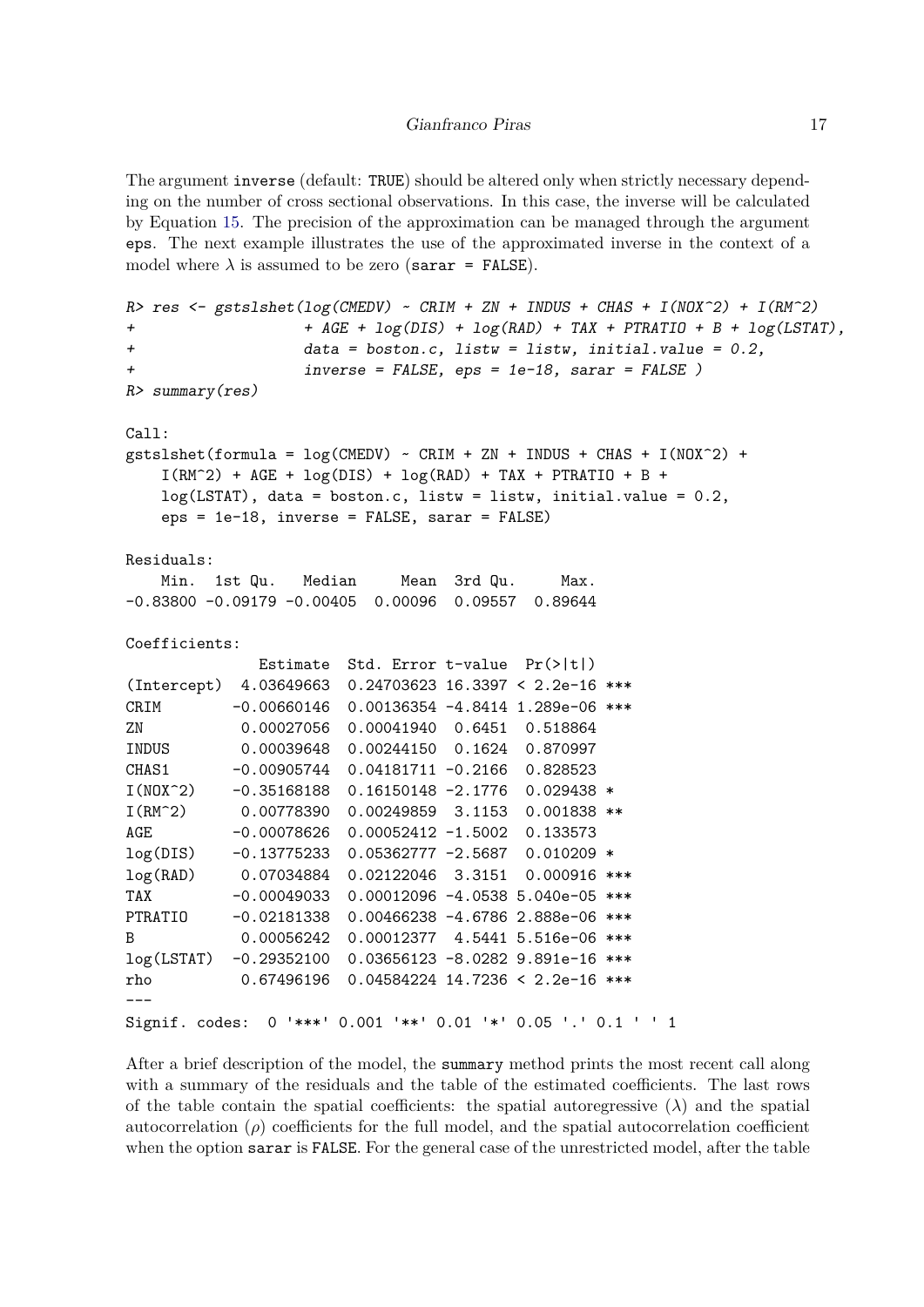of estimated coefficients, the summary method reports the results of a Wald test that both spatial coefficients are zero. The p-val can be used to test the significance of the chi-squared statistics. As before, the print method only displays basic information.

# **4. Conclusions and future development**

The sphet package currently contains most of the newly developed robust methodologies in spatial econometrics [\(Kelejian and Prucha 2007,](#page-18-0) [2010\)](#page-19-1).

A possible addition could be the implementation of the methodology proposed in [Conley](#page-18-12) [\(1999\)](#page-18-12) and [Conley and Molinari](#page-18-13) [\(2007\)](#page-18-13). Also several alternative HAC estimators could be added such as, for example, those presented in [Bester, Conley, Hansen, and Vogelsang](#page-18-14) [\(2009\)](#page-18-14); [Ibragimov and Müller](#page-18-15) [\(2010\)](#page-18-15); [Pinkse, Slade, and Shen](#page-19-14) [\(2006\)](#page-19-14)

Other planned additions include [Pinkse, Slade, and Brett](#page-19-15) [\(2002\)](#page-19-15) and [Driscoll and Kraay](#page-18-16) [\(1998\)](#page-18-16) that relate to a panel data model in which the number of time periods *T* limits to infinity.

# **Acknowledgments**

Earlier developments of the present library were presented and discussed during various editions of the Spatial Econometrics Advanced Institute. The valuable input from all participants is gratefully acknowledged. The research was partly supported by the Nuclei of the Millennium Science Initiative Program "Regional Sciences and Public Policy" (MIDEPLAN – Chile). Usual disclaimers apply.

### **References**

- <span id="page-17-6"></span>Anselin L (1988). *Spatial Econometrics: Methods and Models*. Kluwer Academic Publisher, Dordrecht.
- <span id="page-17-2"></span>Anselin L, Lozano-Gracia N (2008). "Errors in Variables and Spatial Effects in Hedonic House Price Models of Ambient Air Quality." *Empirical Economics*, **34**(1), 5–34.
- <span id="page-17-5"></span>Anselin L, Syabri I, Kho Y (2006). "GeoDa: An Introduction to Spatial Data Analysis." *Geographical Analysis*, **38**(1), 5–22.
- <span id="page-17-0"></span>Arraiz I, Drukker DM, Kelejian HH, Prucha IR (2010). "A Spatial Cliff-Ord-type Model with Heteroscedastic Innovations: Small and Large Sample Results." *Journal of Regional Science*, **50**, 592–614.
- <span id="page-17-3"></span>Baltagi BH, Egger P, Pfaffermayr M (2008). "Estimating Regional Trade Agreement Effects on FDI in an Interdependent World." *Journal of Econometrics*, **145**(1–2), 194–208.
- <span id="page-17-1"></span>Barry R, Pace R (1999). "Monte Carlo Estimate of the Log Determinant of Large Sparse Matrices." *Linear Algebra and its Applications*, **289**(1–3), 41–54.
- <span id="page-17-4"></span>Bates D, Maechler M (2010). Matrix*: Sparse and Dense Matrix Classes and Methods*. R package version 0.999375-39, URL <http://CRAN.R-project.org/package=Matrix>.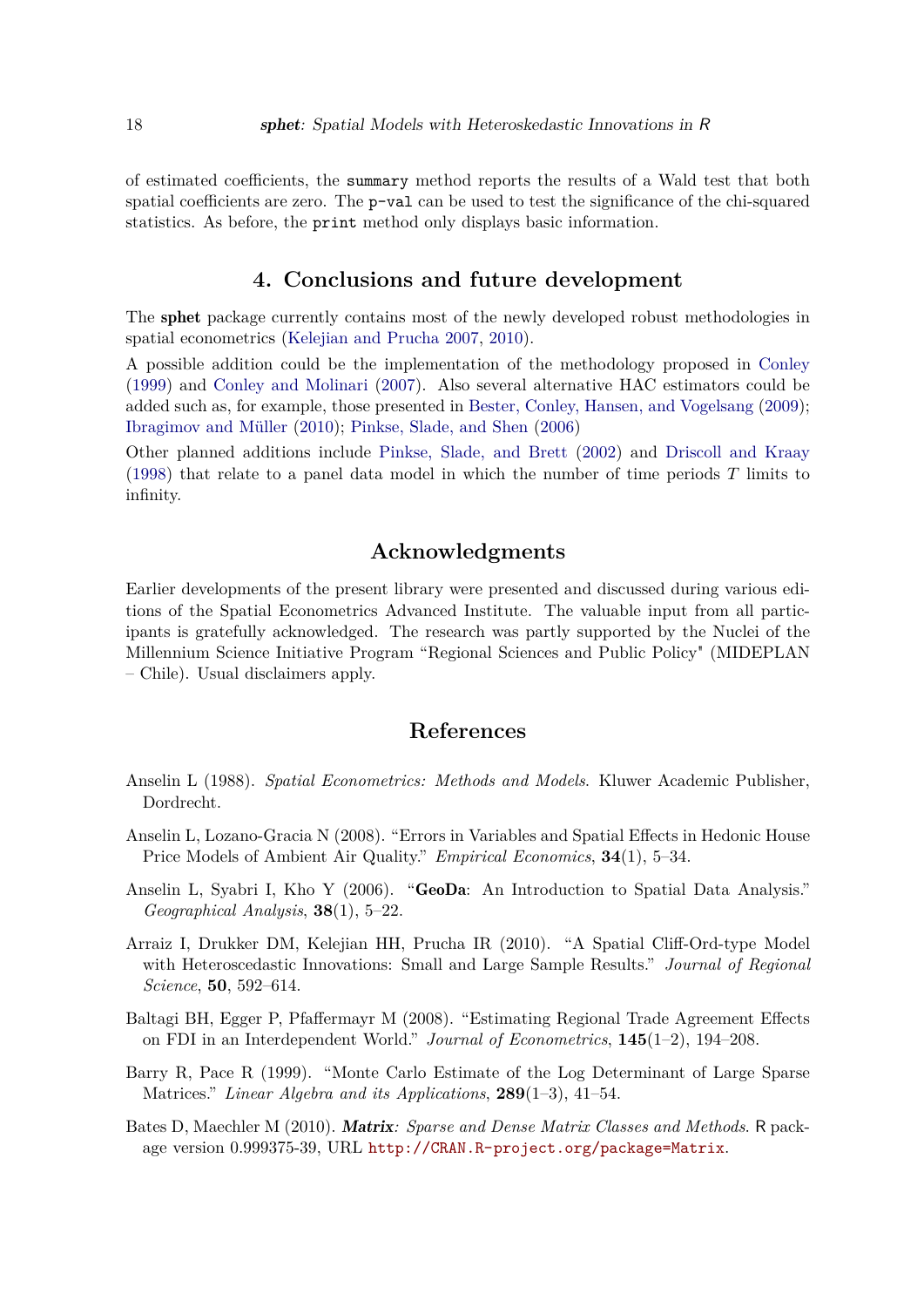- <span id="page-18-14"></span>Bester CA, Conley TG, Hansen CB, Vogelsang TJ (2009). "Fixed-b Asymptotics for Spatially Dependent Robust Nonparametric Covariance Matrix Estimators." University of Chicago working paper, URL <http://faculty.chicagobooth.edu/timothy.conley/research/>.
- <span id="page-18-1"></span>Bivand RS (2001). "More on Spatial Data Analysis." R *News*, **1**(3), 13–17.
- <span id="page-18-2"></span>Bivand RS (2002). "Spatial Econometrics Functions in R: Classes and Methods." *Journal of Geographical System*, **4**, 405–421.
- <span id="page-18-3"></span>Bivand RS (2006). "Implementing Spatial Data Analysis Software Tools in R." *Geographical Analysis*, **38**(1), 23–40.
- <span id="page-18-4"></span>Bivand RS, Gebhardt A (2000). "Implementing Functions for Spatial Statistical Analysis Using the R language." *Journal of Geographical System*, **2**, 307–312.
- <span id="page-18-5"></span>Bivand RS, Portnov BA (2004). "Exploring Spatial Data Analysis Techniques Using R: the Case of Observations with no Neighbors." In L Anselin, RJ Florax, SJ Rey (eds.), *Advances in Spatial Econometrics: Methodology, Tools and Applications*, pp. 121–142. Springer-Verlag, Berlin.
- <span id="page-18-12"></span>Conley TG (1999). "GMM Estimation with Cross Sectional Dependence." *Journal of Econometrics*, **92**, 1–45.
- <span id="page-18-13"></span>Conley TG, Molinari F (2007). "Spatial Correlation Robust Inference with Errors in Location and Distance." *Journal of Econometrics*, **140**(1), 76–96.
- <span id="page-18-16"></span>Driscoll J, Kraay A (1998). "Consistent Covariance Matrix Estimation with Spatially Dependent Panel Data." *The Review of Economic and Statistics*, **80**, 549–560.
- <span id="page-18-9"></span>Furrer R, Nychka D, Sain S (2009). fields*: Tools for Spatial Data*. R package version 6.01, URL <http://CRAN.R-project.org/package=fields>.
- <span id="page-18-11"></span>Greene WH (2003). *Econometric Analysis*. 5th edition. Prentice Hall.
- <span id="page-18-8"></span>Harrison D, Rubinfeld DL (1978). "Hedonic Housing Prices and the Demand for Clean Air." *Journal of Environmental Economics and Management*, **5**, 81–102.
- <span id="page-18-15"></span>Ibragimov R, Müller U (2010). "*t*-Statistic Based Correlation and Heterogeneity Robust Inference." *Journal of Business and Economic Statistics*. [doi:10.1198/jbes.2009.08046.](https://doi.org/10.1198/jbes.2009.08046.) Forthcoming.
- <span id="page-18-6"></span>Kelejian HH, Prucha IR (1998). "A Generalized Spatial Two Stages Least Square Procedure for Estimating a Spatial Autoregressive Model with Autoregressive Disturbances." *Journal of Real Estate Finance and Economics*, **17**(1), 99–121.
- <span id="page-18-7"></span>Kelejian HH, Prucha IR (1999). "A Generalized Moments Estimator for the Autoregressive Parameter in a Spatial Model." *International Economic Review*, **40**(2), 509–533.
- <span id="page-18-10"></span>Kelejian HH, Prucha IR (2004). "Estimation of Systems of Spatially Interrelated Cross Sectional Equations." *Journal of Econometrics*, **118**, 27–50.
- <span id="page-18-0"></span>Kelejian HH, Prucha IR (2007). "HAC Estimation in a Spatial Framework." *Journal of Econometrics*, **140**, 131–154.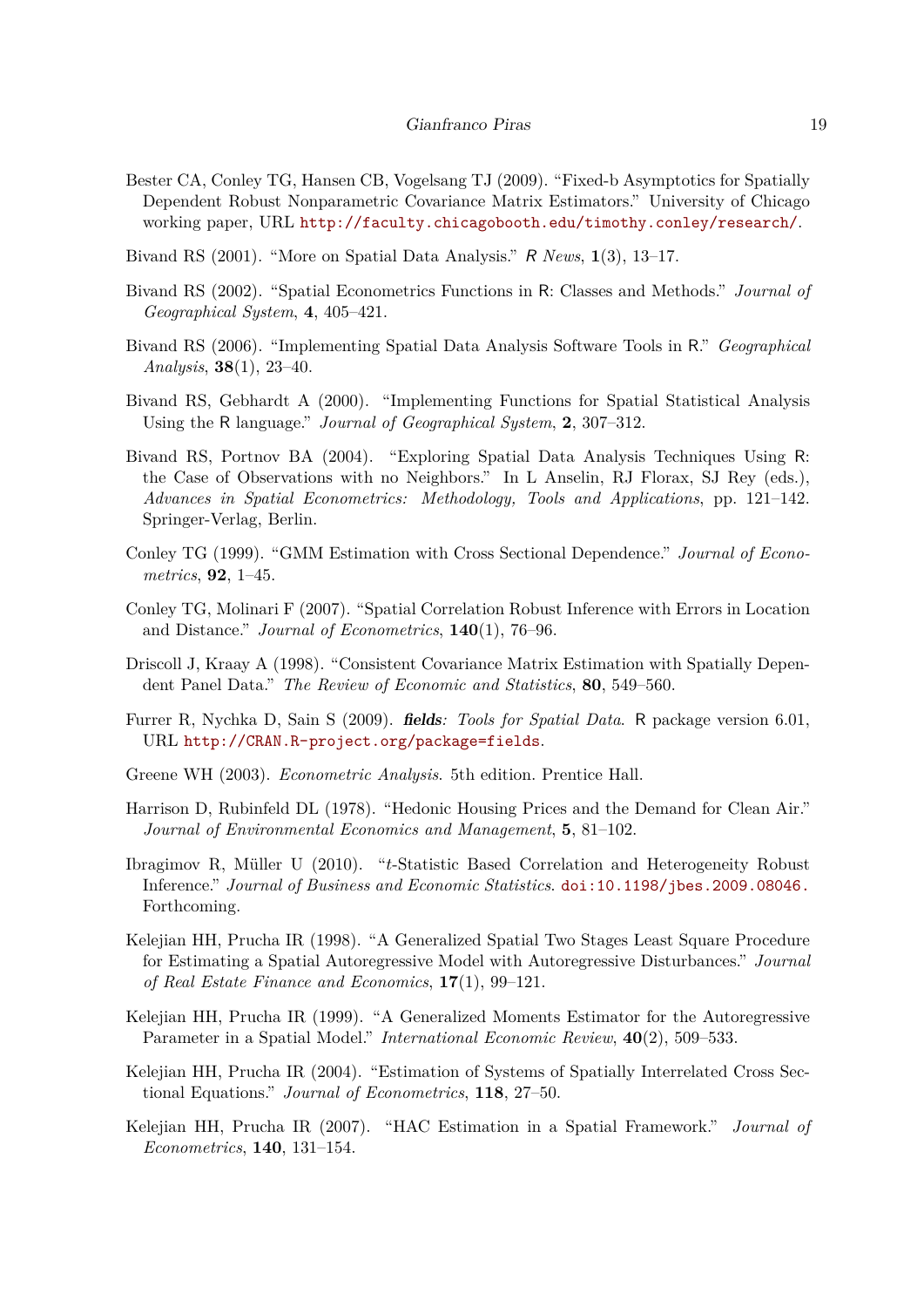- <span id="page-19-1"></span>Kelejian HH, Prucha IR (2010). "Specification and Estimation of Spatial Autoregressive Models with Autoregressive and Heteroscedastic Disturbances." *Journal of Econometrics*. Forthcoming.
- <span id="page-19-11"></span>Kelejian HH, Prucha IR, Yuzefovich Y (2004). "Instrumental Variable Estimation of a Spatial Autoregressive Model with Autoregressive Disturbances: Large and Small Sample Results." In JP LeSage, RK Pace (eds.), *Advances in Econometrics: Spatial and Spatio-Temporal econometrics*, pp. 163–198. Elsevier Sciences Ltd., Oxford, U.K.
- <span id="page-19-13"></span>Lee LF (2002). "Consistency and Efficiency of Least Squares Estimation for Mixed Regressive, Spatial Autoregressive Models." *Econometric Theory*, **18**, 252–277.
- <span id="page-19-12"></span>Lee LF (2003). "Best Spatial Two-Stage Least Square Estimators for a Spatial Autoregressive Model with Autoregressive Disturbances." *Econometric Reviews*, **22**, 307–335.
- <span id="page-19-8"></span>Lee LF (2004). "Asymptotic Distributions of Quasi-Maximum Likelihood Estimators for Spatial Autoregressive Models." *Econometrica*, **72**, 1899–1926.
- <span id="page-19-3"></span>Ord J (1975). "Estimation Methods for Models of Spatial Interactions." *Journal of the American Statistical Association*, **70**(349), 120–126.
- <span id="page-19-5"></span>Pace R (1997). "Performing Large Spatial Regressions and Autoregressions." *Economic Letters*, **54**(3), 283–291.
- <span id="page-19-6"></span>Pace R, Barry R (1997). "Quick Computation of Spatial Autoregressive Estimators." *Geographical Analysis*, **29**(3), 232–246.
- <span id="page-19-7"></span>Pace R, LeSage J (2004). "Chebyshev Approximation of Log-Determinants of Spatial Weights Matrices." *Computational Statistics and Data Analysis*, **45**(2), 179–196.
- <span id="page-19-14"></span>Pinkse J, Slade M, Shen L (2006). "Dynamic Spatial Probit with Fixed Effects Using One Step GMM: An Application to Mine Operating Decisions." *Spatial Economic Analysis*, **1**(1), 53–90.
- <span id="page-19-15"></span>Pinkse J, Slade ME, Brett C (2002). "Spatial Price Competition: a Semiparametric Approach." *Econometrica*, **70**, 1111–1153.
- <span id="page-19-0"></span>Piras G (2010). "sphet: Spatial Models with Heteroskedastic Innovations in R." *Journal of Statistical Software*, **35**(1), 1–21. URL <http://www.jstatsoft.org/v35/i01/>.
- <span id="page-19-2"></span>R Development Core Team (2010). R*: A Language and Environment for Statistical Computing*. R Foundation for Statistical Computing, Vienna, Austria. ISBN 3-900051-07-0, URL [http:](http://www.R-project.org/) [//www.R-project.org/](http://www.R-project.org/).
- <span id="page-19-4"></span>Smirnov O, Anselin L (2001). "Fast Maximum Likelihood Estimation of Very Large Spatial Autoregressive Models: a Characteristic Polynomial Approach." *Computational Statistics and Data Analysis*, **35**(3), 301–319.
- <span id="page-19-9"></span>StataCorp (2007). Stata *Statistical Software: Release 10*. College Station, TX. StataCorp LP, URL <http://www.stata.com/>.
- <span id="page-19-10"></span>van Rossum G (1995). Python *Reference Manual*. CWI Report, URL [http://ftp.cwi.nl/](http://ftp.cwi.nl/CWIreports/AA/CS-R9526.ps.Z) [CWIreports/AA/CS-R9526.ps.Z](http://ftp.cwi.nl/CWIreports/AA/CS-R9526.ps.Z).